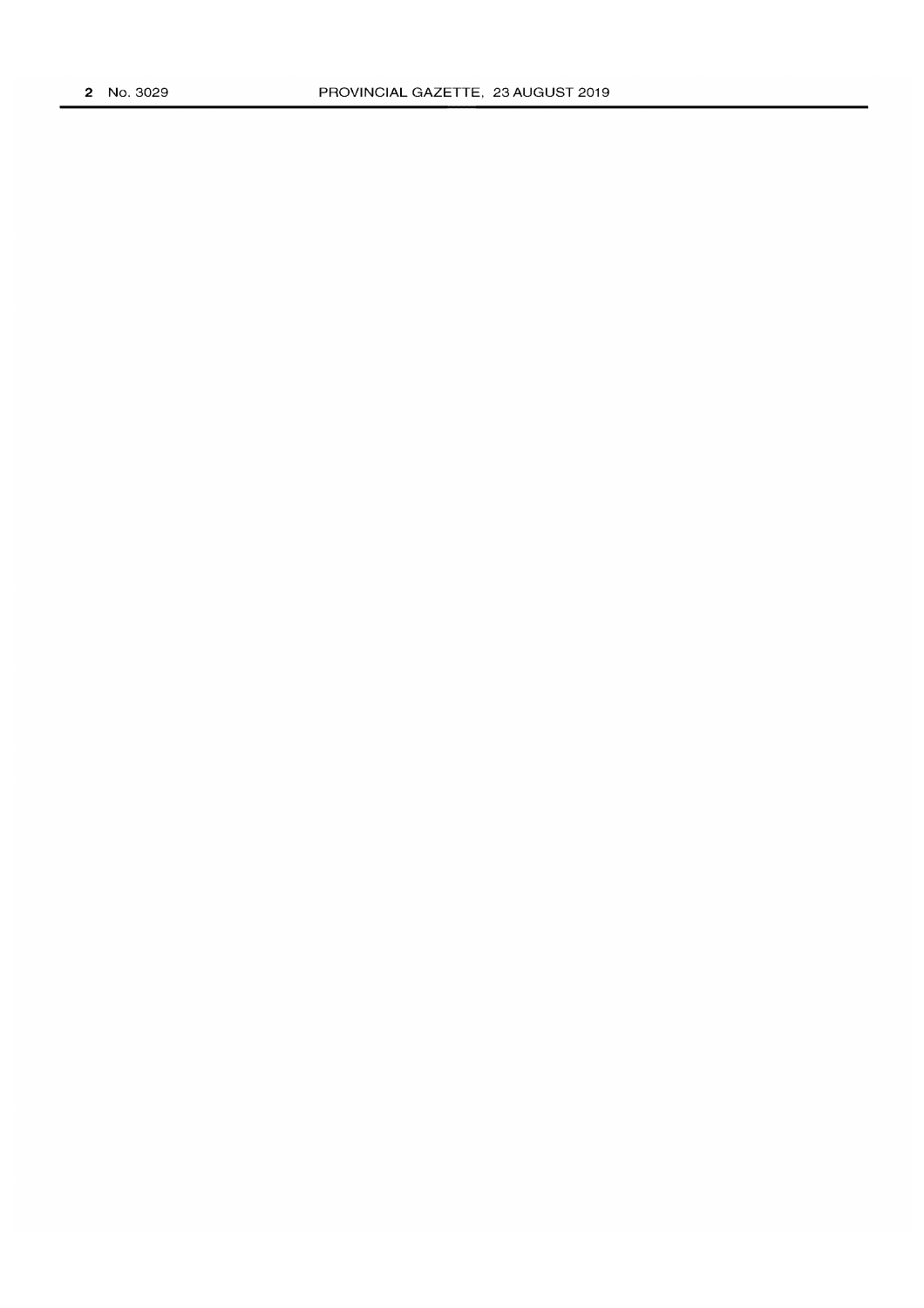# **CONTENTS**

|          |                                                                                                                                                                                                      | Gazette<br>No. | Page<br>No.     |
|----------|------------------------------------------------------------------------------------------------------------------------------------------------------------------------------------------------------|----------------|-----------------|
|          |                                                                                                                                                                                                      |                |                 |
|          | <b>GENERAL NOTICES • ALGEMENE KENNISGEWINGS</b>                                                                                                                                                      |                |                 |
| 91<br>92 | Collins Chabane Spatial Planning and Land Use Management By-Law, 2019: Erf 241, Malamulele B<br>The Collins Chabane Spatial Planning and Land Use Management Bylaw, 2019: Erf 2010, Xihosana Village | 3029           | 12 <sup>2</sup> |
|          |                                                                                                                                                                                                      | 3029           | 12              |
| 93       | Spatial Planning and Land Use Management Act (16/2013): Erf 1627, Polokwane Extension 06 Township                                                                                                    | 3029           | 13              |
| 93       | Wet op Ruimtelike Beplanning en Grondgebruikbestuur (16/2013): Erf 1627, Polokwane Uitbreiding 06                                                                                                    | 3029           | 13              |
|          | <b>PROVINCIAL NOTICES • PROVINSIALE KENNISGEWINGS</b>                                                                                                                                                |                |                 |
| 140      | Greater Giyane Spatial Planning and Land Use Management By-Law (2017): Erf 1151, Thomo Village                                                                                                       | 3029           | 14              |
| 141      | Greater Giyani Spatial Planning and Land Use Management By-law 2017: Erf 1121, Giyani Section F,                                                                                                     |                |                 |
|          |                                                                                                                                                                                                      | 3029           | 15              |
| 142      |                                                                                                                                                                                                      | 3029           | 16              |
| 142      | Polokwane Munisipale Beplannings Bylae Wet, 2017: Gedeelte 1 van Erf 661, Pietersburg                                                                                                                | 3029           | 16              |
| 143      | Town-planning and Townships Ordinance (15/1986): Proposed Portion of the Remaining Extent of the Farm                                                                                                |                |                 |
|          |                                                                                                                                                                                                      | 3029           | 16              |
| 143      | Ordonnansie op Dorpsbeplanning en Dorpe (15/1986): Voorgestelde Gedeelte van die Restant van plaas                                                                                                   |                |                 |
|          |                                                                                                                                                                                                      | 3029           | 17              |
|          | LOCAL AUTHORITY NOTICES . PLAASLIKE OWERHEIDS KENNISGEWINGS                                                                                                                                          |                |                 |
| 116      | Spatial Planning, Land Development and Land Use Management By-Law of the Makhado Local Municipality,                                                                                                 |                |                 |
|          |                                                                                                                                                                                                      | 3029           | 17              |
| 116      | Ruimtelike Beplanning, Grond Ontwikkeling en Grondgebruiksbestuur Bywet van die Makhado Plaaslike                                                                                                    |                |                 |
|          | Munisipaliteit, 2016: Hersoneing van Gedeelte van die Restant van die plaas Juliana 647 MS                                                                                                           | 3029           | 18              |
| 117      |                                                                                                                                                                                                      | 3029           | 18              |
| 117      |                                                                                                                                                                                                      | 3029           | 19              |
| 118      | Makhado Land Use Scheme (2009): Rezoning of Portion 1 of Erf 348, Louis Trichardt with Erf 6077, Louis                                                                                               |                |                 |
|          |                                                                                                                                                                                                      | 3029           | 20              |
| 118      | Makhado Grondgebruikskema (2009): Hersonering van Gedeelte 1 van Erf 348, Louis Trichardt met Erf                                                                                                    |                |                 |
|          |                                                                                                                                                                                                      | 3029           | 21              |
| 120      | Makhado Municipality Spatial Planning, Land Development and Land Use Management By-law, 2016: Erf                                                                                                    |                |                 |
|          |                                                                                                                                                                                                      | 3029           | 21              |
| 120      | Munisipale Wet op die Ontwikkeling van Ruimtelike Beplanning, Grondontwikkeling en Grondgebruikbestuur,                                                                                              |                |                 |
|          |                                                                                                                                                                                                      | 3029           | 22              |
| 123      | Polokwane Municipal Planning by-Law, 2017: Rezoning of Portion 1 of Erf 810, Pietersburg                                                                                                             | 3029           | 23              |
| 123      | Polokwane Munisipale Beplannings Bywet, 2017: Hersonering van Gedeelte 1 van Erf 810, Pietersburg                                                                                                    | 3029           | 24              |
| 124      | Local Government: Municipal Property Rates Act (6/2004): Mogalakwena Municipality: Notice of                                                                                                         |                |                 |
|          |                                                                                                                                                                                                      | 3029           | 25              |
| 125      | Polokwane Municipal Planning By-law, 2017: Remaining Extent of Erf 913, Pietersburg Township                                                                                                         | 3029           | 29              |
| 125      | Polokwane Munisipale Beplanningsverordeninge, 2017: Resterende gedeelte van Erf 913, Pietersburg                                                                                                     |                |                 |
|          |                                                                                                                                                                                                      | 3029           | 29              |
| 126      | Town-planning and Townships Ordinance (15/1986): Rezoning of a portion of Portion 31 of the Farm                                                                                                     |                |                 |
|          |                                                                                                                                                                                                      | 3029           | 30              |
|          |                                                                                                                                                                                                      |                |                 |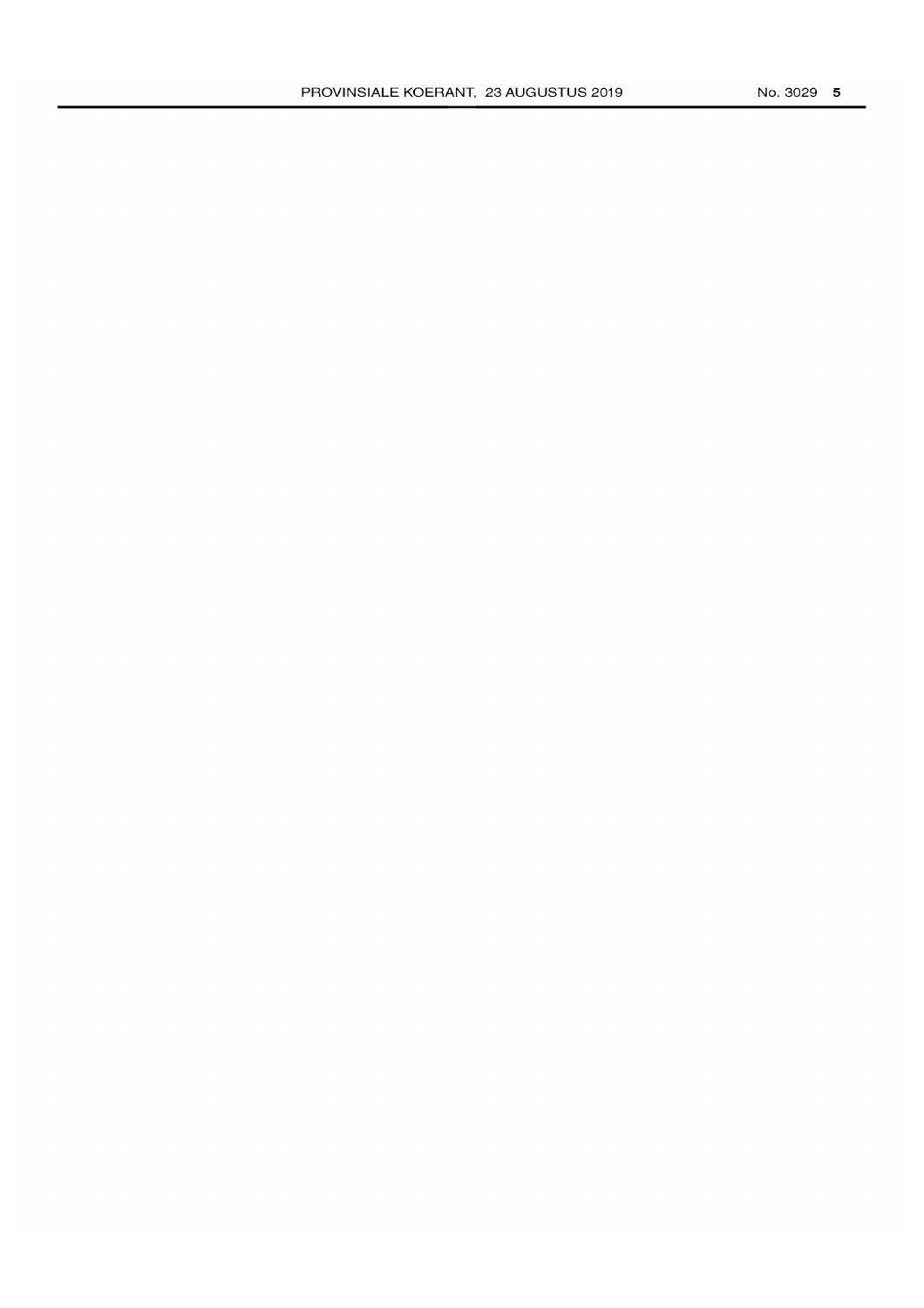$\Box$ 

 $\overline{\phantom{a}}$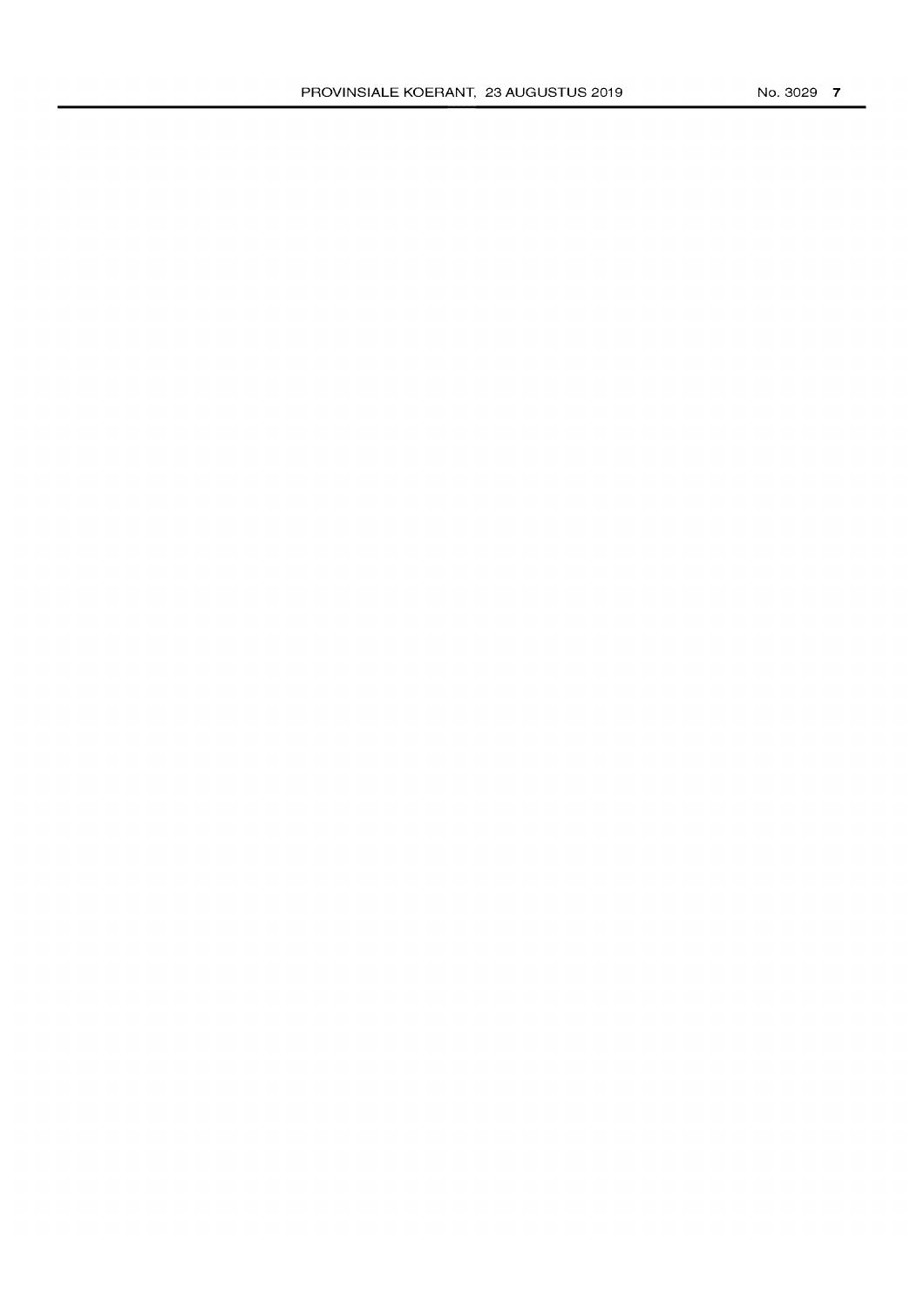$\bar{\mathcal{A}}$ 

 $\blacksquare$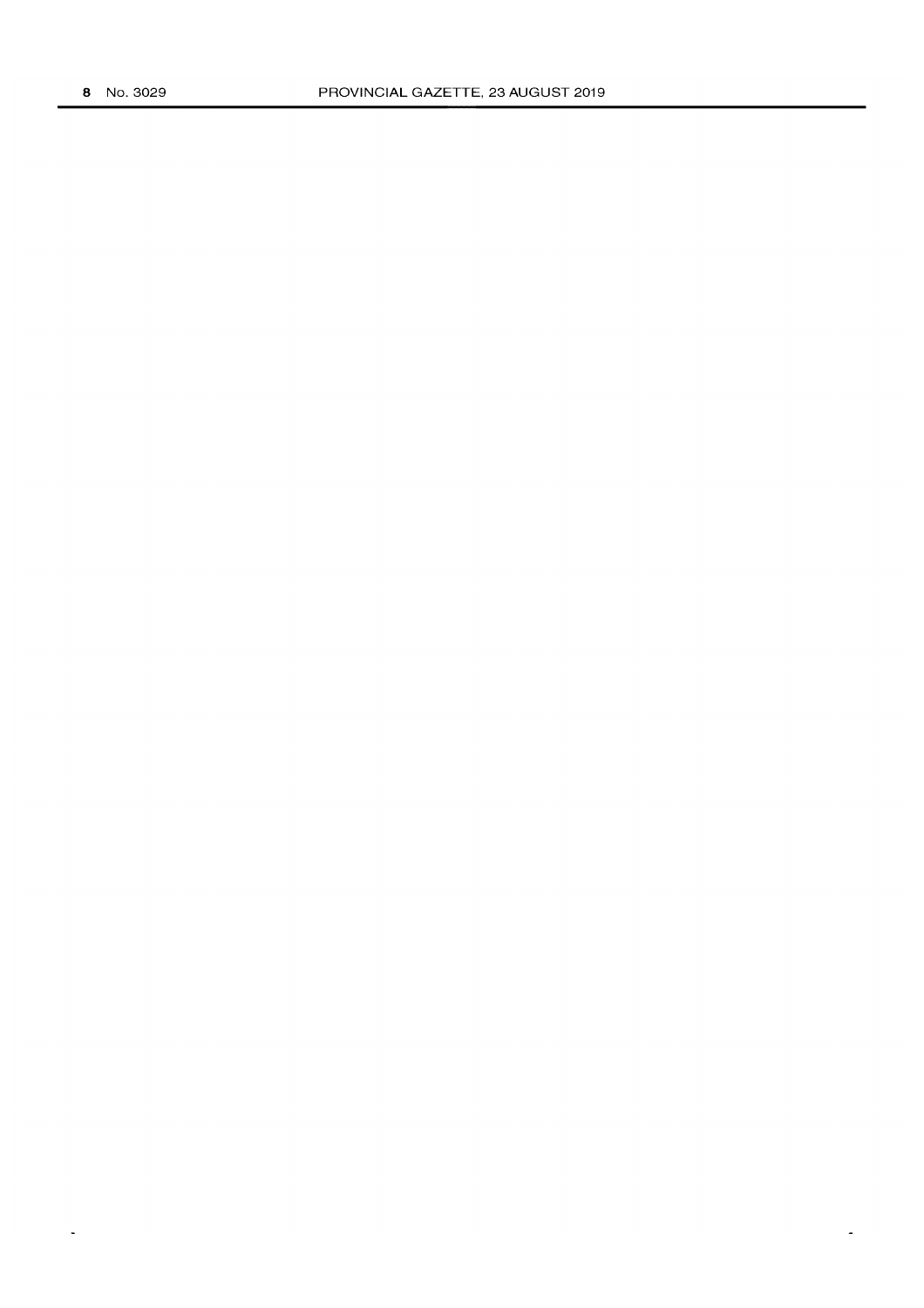$\overline{a}$ 

 $\overline{a}$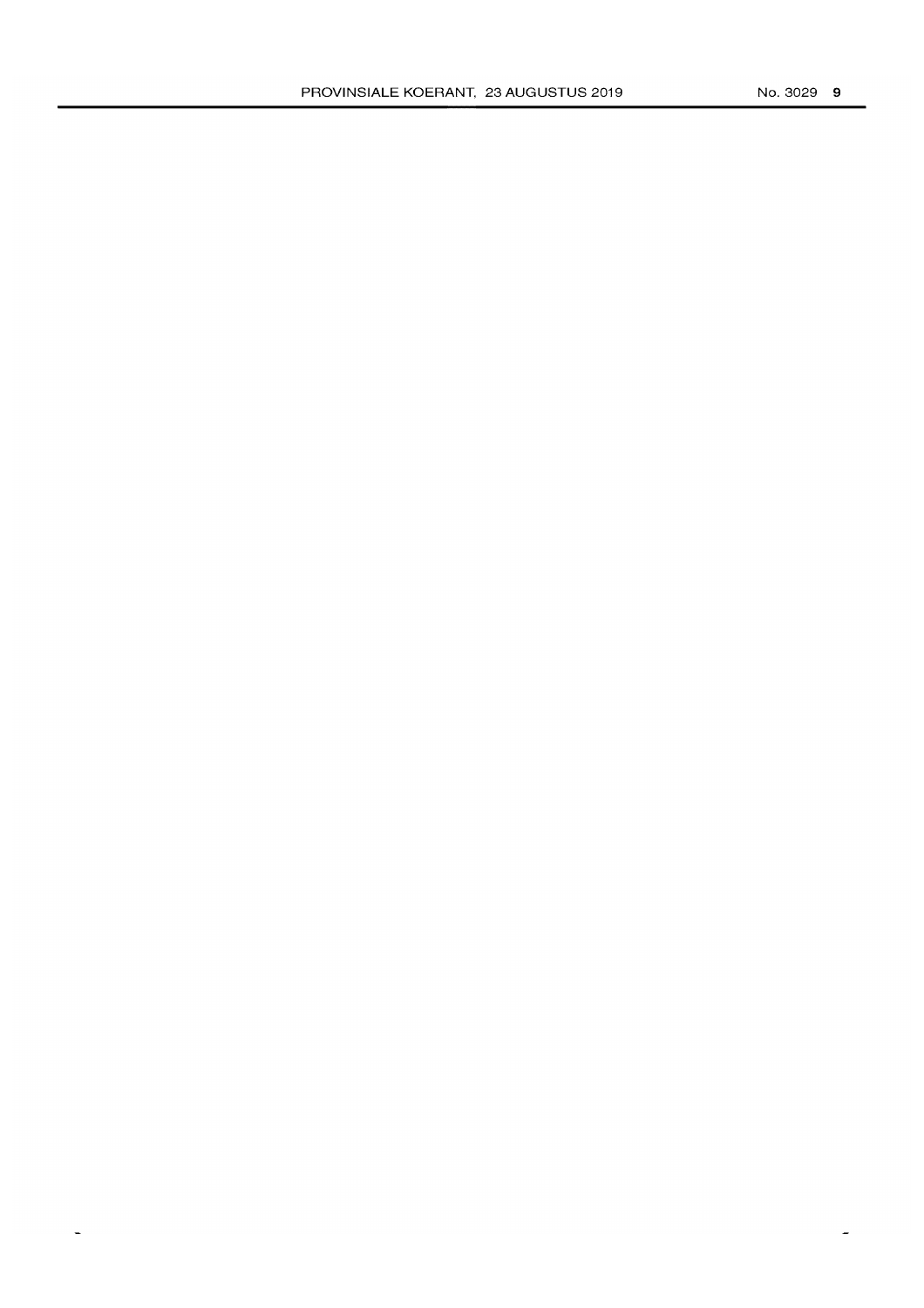$\hat{\mathcal{L}}$ 

 $\tilde{\phantom{a}}$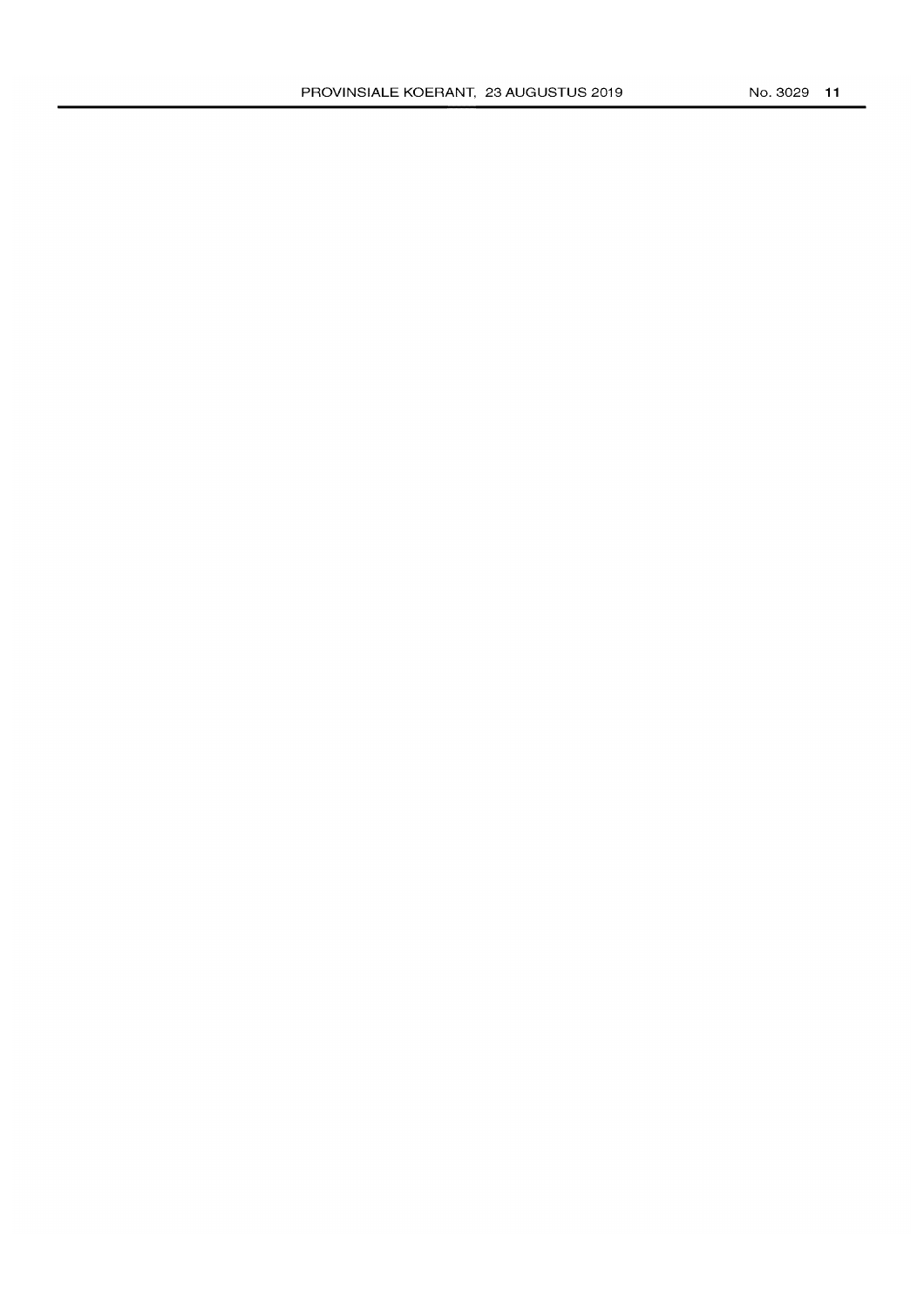# GENERAL NOTICES • ALGEMENE KENNISGEWINGS

## NOTICE 91 OF 2019

#### COLLINS CHABANE LAND USE SCHEME, 2018 AMENDMENT SCHEME NUMBER: 39 NOTICE OF APPLICATION FOR REZONING IN TERMS OF SECTION 64 OF THE COLLINS CHABANE SPATIAL PLANNING AND LAND USE MANAGEMENT BY-LAW, 2019.

We, Afriplan Development Consultants (PTY) Ltd, being the authorized Town Planners by owner of Erf 241 Malamulele B, hereby give notice for the application lodged in terms of Section 64 of The Collins Chabane Spatial Planning and Land Use Management Bylaw, 2019 that we have applied to Collins Chabane Local Municipality for the "Rezoning" on the aforesaid property from "Residential 1" to "Business 1" to allow for the development of "Medical Consulting Rooms" and Residential Buildings". Particulars of the application will lie for inspection during normal office hours at the office of the Manager, Spatial Planning and Land Use, Collins Chabane Local Municipality, Malamulele for the period of 30 days from the first day of the notice. Objections and/or comments or representation in respect of the application must be lodged with or made in writing to the Municipal Manager at the above address or at Collins Chabane Local Municipality, Private Bag X9271, MALAMULELE, 0982 within 30 days from the date of first publication. Address of the applicant: P. O. Box 1346, Thohoyandou, 0950; Cell: 079 473 7531; Email: afriplan.consultants@gmail.com.

16-23

# COLLINS CHABANE LAND USE SCHEME, 2018 AMENDMENT SCHEME NUMBER: 39

#### XITIVISO XA XIKOMBELO XO CINCA MATIRHISELO YA MISAVA HI KU LANDZA NAWU WA SECTION 64 OF THE COLLINS CHABANE SPATIAL PLANNING AND LAND USE MANAGEMENT BY-LAW, 2019.

Hina, va Afriplan Development Consultants (PTY) Ltd, vaimereri (Town Planners) va nwinyi wa ndhawu ya Erf 241 Malamulele B, hi tivisa xikombelo lexi endliweke hi ku landza nawu wa Section 64 ya Collins Chabane Spatial Planning and Land Use Management By-Law, 2019 lowu ndzi endleke xikombelo eka Masipala wa Collins Chabane xa ku cinca matirhiselo ya misava eka xitirhisiwa lexi boxiweke laha henhla xa "Residential 1" lexi xi va xa "Business 1" ra "Medical Consulting Rooms" na "Residential Buildings". Swilo swa xikombelo lexi swi ta lawuriwa eka mufambisi wa Doroba ni vufambisi bya masipala, Spatial Planning and Land Use, Collins Chabane Local Municipality, Malamulele hi masiku yo ringana 30 ku sukela siku ro sungula ra xitiviso. Swibumabumelo ni swiletelo swa xikombelo swi fanele ku rhumeriwa eka masipala eka address leyi landzelaka: Collins Chabane Local Municipality, Private Bag X9271, MALAMULELE, 0982 ku nga si hela masiku ya 30 ya xitiviso lexi tivisiweke. Address ya mukomberi: P. 0 Box 1346, Thohoyandou, 0950; Cell: 079473 7531; Email: afriplan.consultants@gmail.com .

16-23

## NOTICE 92 OF 2019

#### COLLINS CHABANE LAND USE SCHEME, 2018 AMENDMENT SCHEME NUMBER: 42

#### NOTICE OF APPLICATION FOR REZONING IN TERMS OF SECTION 64 OF THE COLLINS CHABANE SPATIAL PLANNING AND LAND USE MANAGEMENT BY-LAW, 2019.

We, Afriplan Development Consultants (PTY) Ltd, being the authorized Town Planners by owner of Erf 2010 Xihosana Village Mudabula Malamulele, hereby give notice for the application lodged in terms of Section 64 of The Collins Chabane Spatial Planning and Land Use Management Bylaw, 2019 that we have applied to Collins Chabane Local Municipality for the "Rezoning" on the aforesaid property from "Agriculture" to "Industrial 1" to allow for the development of "Hardware, Workshop and Farming". Particulars of the application will lie for inspection during normal office hours at the office of the Manager, Spatial Planning and Land Use, Collins Chabane Local Municipality, Malamulele for the period of 30 days from the first day of the notice. Objections and/or comments or representation in respect of the application must be lodged with or made in writing to the Municipal Manager at the above address or at Collins Chabane Local Municipality, Private Bag X9271, MALAMULELE, 0982 within 30 days from the date of first publication. Address of the applicant: P. 0 Box 1346, Thohoyandou, 0950; Cell: 0794737531; Email: afriplan.consultants@gmail.com

23-30

#### COLLINS CHABANE LAND USE SCHEME, 2018 AMENDMENT SCHEME NUMBER: 42 XITIVISO XA XIKOMBELO XO CINCA MATIRHISELO YA MISAVA HI KU LANDZA NAWU WA SECTION 64 OF THE COLLINS CHABANE SPATIAL PLANNING AND LAND USE MANAGEMENT BY-LAW, 2019.

Hina, va Afriplan Development Consultants (PTY) Ltd, vaimereri (Town Planners) va nwinyi wa ndhawu ya Erf 2010 Xihosana Village Malamulele, hi tivisa xikombelo lexi endliweke hi ku landza nawu wa Section 64 ya Collins Chabane Spatial Planning and Land Use Management By-Law, 2019 lowu ndzi endleke xikombelo eka Masipala wa Collins Chabane xa ku cinca matirhiselo ya misava eka xitirhisiwa lexi boxiweke laha henhla xa "Agriculture" lexi xi va xa "Industrial 1 " ra "Hardware, Workshop and Farming". Swilo swa xikombelo lexi swi ta lawuriwa eka mufambisi wa Doroba ni vufambisi bya masipala, Spatial Planning and Land Use, Collins Chabane Local Municipality, Malamulele hi masiku yo ringana 30 ku sukela siku ro sungula ra xitiviso. Swibumabumelo ni swiletelo swa xikombelo swi fanele ku rhumeriwa eka masipala eka address leyi landzelaka: Collins Chabane Local Municipality, Private Bag X9271 , MALAMULELE, 0982 ku nga si hela masiku ya 30 ya xitiviso lexi tivisiweke. Address ya mukomberi: P. 0 Box 1346, Thohoyandou, 0950; Cell: 0794737531; Email: afriplan.consultants@gmail.com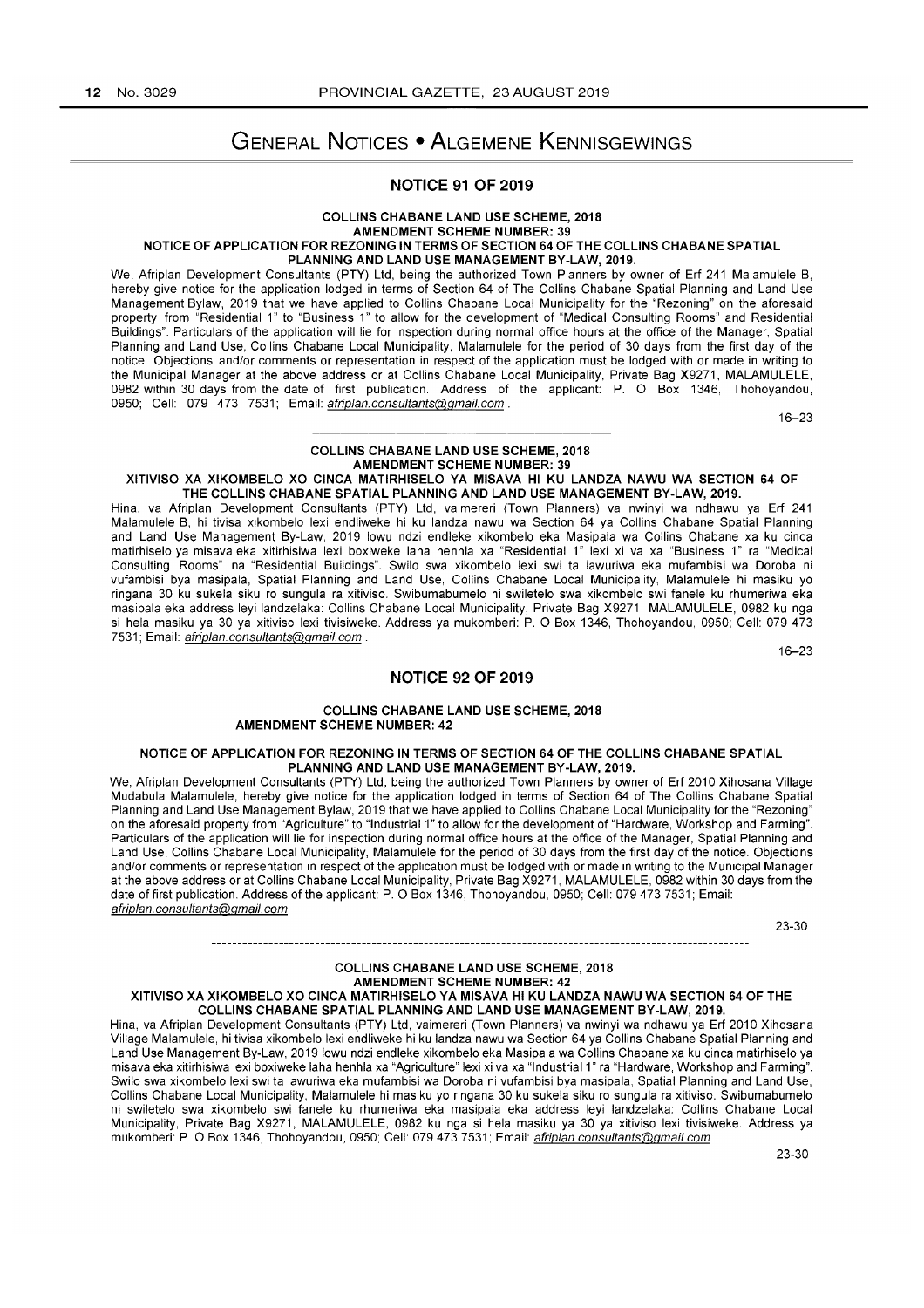#### NOTICE 93 OF 2019

# POLOKWANE PERSKEBULT TOWN PLANNING SCHEME, 2016 **AMENDMENT SCHEME 184** NOTICE FOR REZONING OF ERF 1627, PIETERSBURG EXTENSION 06

I, Jacques Coetzee being the registered owner of Erf 1627 Polokwane Extension 06Township Registration Division LS, Province of Limpopo hereby give notice in terms of the provisions of Spatial Planning and Land Use Management Act 2013 (Act 16 of 2013) read together with Section 95 of the Polokwane Municipal Planning By-Law, 2017 and Clause 32(2) of the Polokwane Perskebult Town Planning Scheme, 2016, that I have lodged the application to the Polokwane Municipality to rezone the subject property from "Residential 1" to "Residential 2" with a simultaneous application to increase the density from 31 units per hectare to 44 units per hectare for the purpose of erecting dwelling units on the above mentioned property.

Particulars ofthe application will lie for inspection during normal office hours at the applicant at the address mentioned herein, and at the offices of the Town Planners, second Floor West Wing Civic Centre, Polokwane for the period of 28 days from (10 July 2019)

Any objections to or representations in respect of the application must be lodged with or made in writing simultaneously with the applicant to the Municipal Manager, Polokwane Municipality at the above address or P.O.Box 111, Polokwane 0700 within 28 days from the date of publication.

*Address oftlte applicant:91* Herman Street Polokwane Extension 06, Private Bag X 9706 Polokwane 0699 Tel: 0150650567/0823356602

23-30

#### KENNISGEWING 93 VAN 2019

#### POLOKWANE PERSKEBULT DORPSBEPLANNINGSKEMA, 2016 WYSIGINGSKEMA 184 KENNISGEWING VIR HERSONERING VAN ERF 1627, PIETERSBURG UITBREIDING 06

Ek, Jacques Coetzee, die geregistreerde eienaar van Erf 1627 Polokwane Uitbreiding 06, Registrasieafdeling LS, Provinsie Limpopo, gee hiermee ingevolge die bepalings van die Wet op Ruimtelike Beplanning en Grondgebruikbestuur 2013 (Wet 16 van 2013) saamgelees met Artikel 95 van die Polokwane Munisipale Beplanningsverordening, 2017 en Klousule 32 (2) van die Polokwane Perskebult Dorpsbeplanningskema, 2016, dat ek die aansoek by die Polokwane Munisipaliteit ingedien het om die onderwerp eiendom te hersoneer vanaf "Residensieel 1" na "Residensieel 2" met 'n gelyktydige aansoek om die digtheid van 31 eenhede per hektaar te verhoog na 44 eenhede per hektaar vir die oprigting van wooneenhede op bogenoemde eiendom.

Besonderhede van die aansoek Ie ter insae gedurende gewone kantoorure by die bogenoemde adres en by die Stadsbeplanners, Tweede Vloer Westvleuel Burgersentrum, Polokwane, vir 'n tydperk van 28 dae vanaf (10 July 2019)

Enige besware teen of vertoe ten opsigte van die aansoek moet binne 28 dae vanaf die datum van publikasie ingedien word by die Munisipale Bestuurder, Polokwane Munisipaliteit, skriftelik of skriftelik by die Munisipale Bestuurder, Polokwane Munisipaliteit, by bovermelde adres of Posbus Ill, Polokwane 0700, ingedien of gerig word. Adres van applikant:91 Hermanstraat Polokwane Uitbreiding 06, Privaatsak X 9706 Polokwane 0699 Tel: 0150650567/0823356602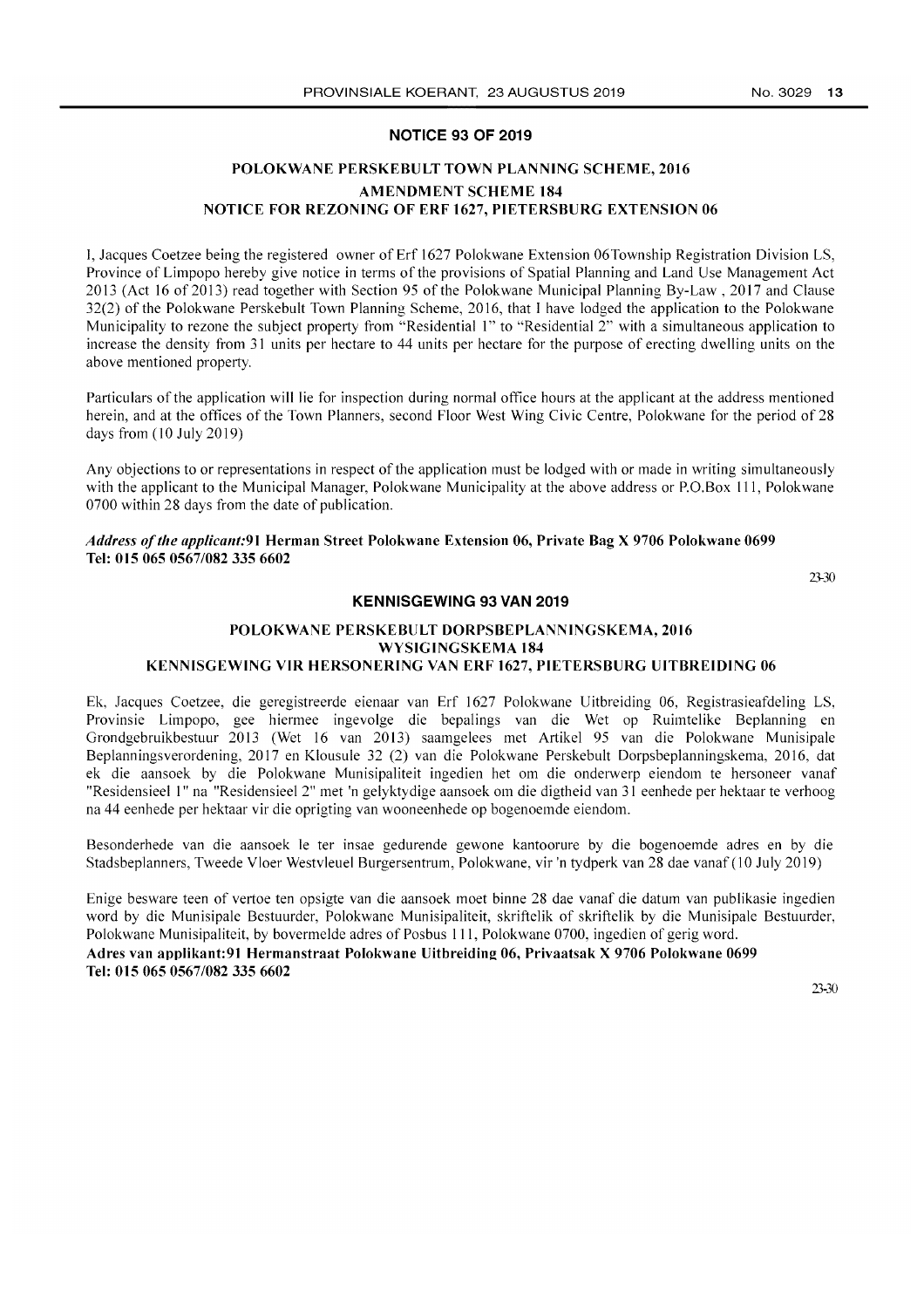# PROVINCIAL NOTICES • PROVINSIALE KENNISGEWINGS

# PROVINCIAL NOTICE 140 OF 2019

#### GREATER GIVANI MUNUCIPAlITV

#### NOTICE IN TERMS OF SETION 93(2) OF GREATER GIVANI SPATIAL PLANNING AND LAND USE MANAGEMENT BV-LAW (2017), READ TOGETHER WITH SECTION 2(2) SPATIAL PLANNING AND LAND USE MANAGEMENT ACT 16 OF 2013 FOR CHANGE OF LAND USE RIGHTS REFFERED TO AS REZONING.

We Mmadibuke Consulting and Projects (Pty) Ltd, being the authorised agent of the owners of Erf 1151 Thomo Village, hereby give notice in terms of Section 93(2) of Greater Giyane Spatial Planning and Land Use Management By-Law (2017), read together with Section 2(2) Spatial Planning and Land Use Management Act 16 of 2013 for Rezoning over the above described property from "Agricultural" to "Filling Station".

The Application contains the following proposals: Rezoning of the Erf 1151 Thomo Village for the development of "Filling Station" and purposes incidental thereto,

Any objection or comments with grounds therefore and contact details shall be lodged within 30 days from the first date of which the notice appeared, with or made in writing to Greater Giyani Local Municipality: Strategic Planning and Local Economic Development, Town Planning Division, Main Road BA 59 , Giyani Civic Centre, Private Bag X9559, GIYANI, 0826, or Tel: (015) 811 5500. Full particulars of the application will be open for inspection during normal working hours at the above-mentioned office, for a period of 30 days from the 23 August 2019.

The full particulars of the application can be inspected at the above-mentioned address during office hours and (between 08:00 to 15:30). Address of the agent: Mmadibuke Consulting and Projects (Pty) Ltd; 1250 Pretorius Street; Office No. Gl, Pro-Equity Court Building, Hatfield, 0083;Tel No (w): 012 010 0062; Fax No: 086 262 4463; Email Address:kgaogelo@mmadibuke.co.za/teddy@mmadibuke.co.za

23-30

#### MASIPALNKULU WA GIVANI

#### XITIVISO HI KU VA HI SEKIXINI 93(2) VA MAKUNGUHATELE VA MATIRHISELE VA MISAVA HI NAWU WA VURHANGERI (2017) BVA GIVANI, XIKAN'WE NA SEKIXINI 2 (2) XA MAKUNGUHATELE NA MATIRHISELE VA MISAVA HI NAWU WA VURHANGERI ACT 16 VA 2013 VA KU CINCA TIMFANELO VA MATIRHISELE VA MISAVA

Hina va Mmadibuke Consulting and Projects (Pty) Ltd, hi vuyimere bya ximfuno eka vun'wini bya Erf 1151 Thomo Village, hi tivisa ku ya hi xiyenge xa sekixini ya 93 (2) ya mukunguhatele ya matirhisele ya misava hi nawu wa vurhangeri Act 16 wa 2017, xikan'we na sekixini 2(2) ya makunguhatele ni mitirhisele ya misava hi vurhangeri Act wa 2013 eka ku ava misava nakambe ka mindzilikanoeka ndhawu leyi hlamuseriweke laha henhla ku suka eka vurimi ku ye eka xitichi xo chela petirolo

#### Xikombelo xi na swiringanyeto leswi landzelaka: Ku ava mindzilikano nakambeeka Erf 1151 Thomo Village hi xikongomelo xo endla xitichi xo chela petirolo

Ku kaneta kumbe swibumabumelo leswi khomekaka na vuxokoxoko bya n'wina swi nga tivisiwa ku nga si hundza masiko ya 30 ku suka eka siku ro sungula loko ku humile xitiviso lexi. Swi nga endliwa hi ku ya kumbe ku tsalela masipala-nkulu wa Giyani: Strategic Planing and Local Economic Development, Town Planning Division, Main Road BA 59, Giyani Civic Centre, Private Bag X9559, GIYANI, 0826, kumbe ringingo ra (015) 8115500. Vuxokxoko hinkwabyo bya xikombelo bya xikombelo lexi byi ta vekiwa erivaleni leswaku un'wana naun'wana a kota ku vona na ku byi kambisisa hi minkarhi ya ntirho eka tihofisi leti boxiweke laha henhla eka nkarhi wa ku ringana masiku ya 30 ku suka hi siku ra 23 Mhawuri 2019.

Voxokoxok lebyi heleleke bya xikombelo lexi byi nga kamberiwa eka adirese leyi boxiweke laha henhla eka nkarhi wa ntirho (ku suka 08hOO-15hOO). Adirese ya muyimeri: Mmadibuke Consulting and Projects (Pty) Ltd, 1250 Pretorius Street; Office No. Gl, Pro-Equity Court Building, Hatfield, 0083; Ringingo (ntirho) 012 0100062; Fax No: 086 262 4463; Email Address: kgaogelo@mmadibuke.co.za/teddy@mmadibuke.co.za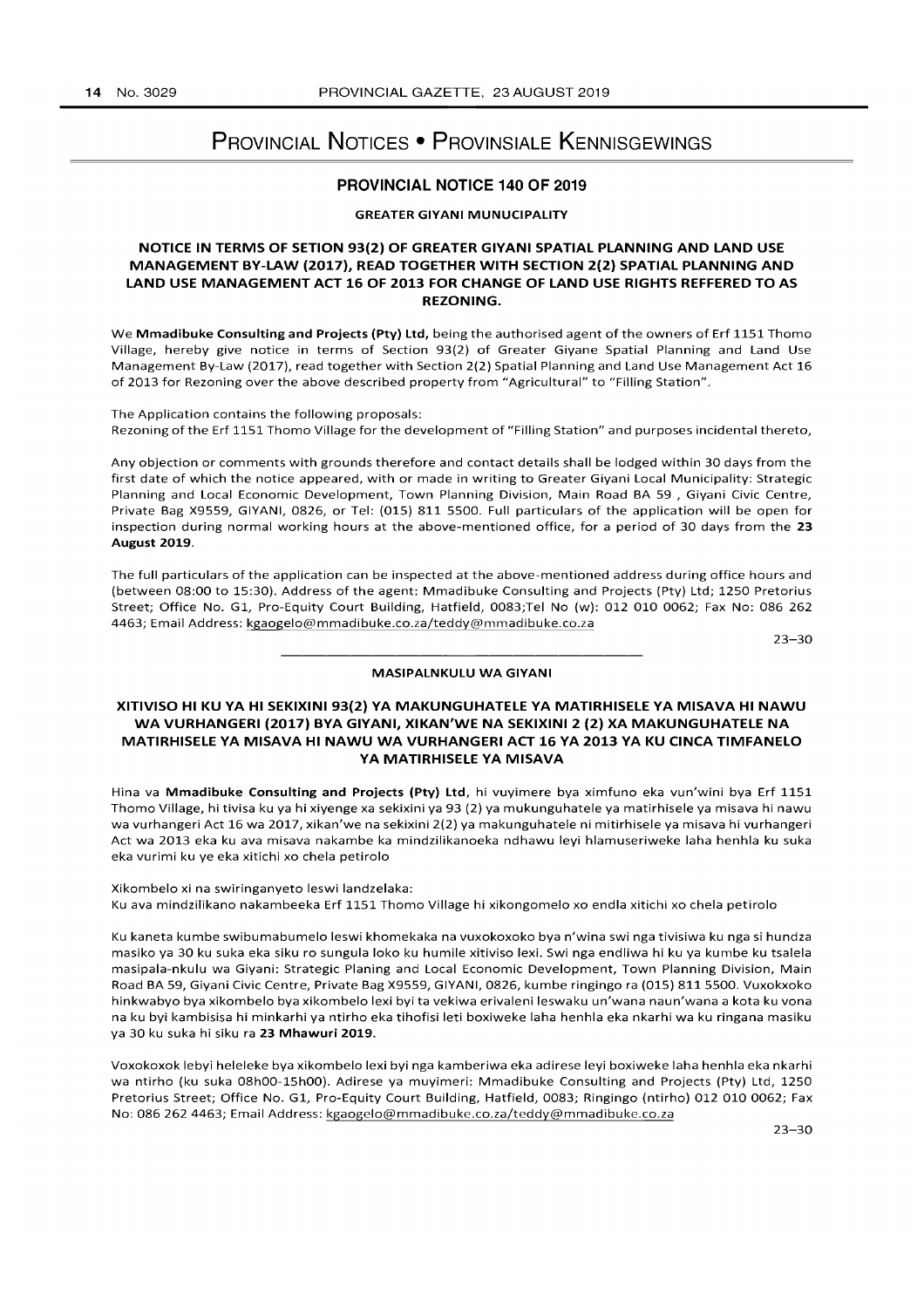## **PROVINCIAL NOTICE 141 OF 2019**

**GREATER GIYANILOCAL MUNICIPALITY REZONING APPLICATION IN TERMS OF SECTION 63 OF THE GREATER GIYANI SPATIAL PLANNING AND LAND USE MANAGEMENT BY-LAW 2017 READ TOGETHER WITH THE GREATER GIYANI LAND USE MANAGEMENT SCHEME, 2009 FROM "RESIDENTIAL" 1 TO "SPECIAL USE" FOR THE PURPOSE OF ERECTING MTN TELECOMUNICATION MAST AND BASE STATION ON ERF 1121 GIYANI SECTION F, LIMPOPO PROVINCE.** 

Huawei Technologies South Africa (Proprietary) Limited have lodged a land development application in terms of Section 63 of the Greater Giyani Spatial Planning and Land Use Management By-law 2017, read together with the Greater Giyani Land Use Management Scheme, 2009 for the construction of a telecommunication mast and a base station on Erf 1121 Giyani Section F, Limpopo Province. We therefore give notice to the public.

Particulars of the application are available for inspection during office hours (08HOO- 16HOO) at the office of Chief Director: Main Road BA 59, Giyani Civic Centre Opposite Old Khensani Hospital, Giyani, 0826 for the period of 30 days. Objections or representations in respect of the application must be lodged in writing to the: Municipal Manager, Greater Giyani Local Municipality at Giyani Civic Centre Opposite Old Khensani Hospital, Giyani 0826 within a period of 30 days from 23rd August 2019 to 23rd September 2019.

**Address of Applicant: Building No. 11 Huawei Office Park, 124 Western Service Rd,**  Wood mead, **Johannesburg. Tel: 072 204 8516 Email: senzekile.chauke@huawei.com Ref: 2018\_ES\_NEWSITE\_006** 

**GREATER GIYANILOCAL MUNICIPALITY XIKOMBELO XA KU CINCA MATIRHISELO YA MISAVA HI KU LANDZA XIYENGE XA "SECTION 63 OF THE GREATER GIYANI SPATIAL PLANNING AND LAND USE MANAGEMENT BY-LAW 2017" LEYI HLAYEKAKA XIKANWE NA "GREATER GIYANILAND USE MANAGEMENT SCHEME, 2009 "KU SUKA EKA "RESIDENTIAL" 1 KU YA EKA "SPECIAL USE" HI XIKONGOMELO XAKU AKA "TELECOMUNICATION MAST" YA MTN EKA ERF 1121 GIYANI SECTION F, EXIFUNDZHENI XA LIMPOPO.** 

Huawei Technologies South Africa (Proprietary) Limited yi yisile xikombelo xa nhluvukiso wa misava hi ku landza "Section 63 of the Greater Giyani Local Municipality Spatial Planning and Land Use Management By-law 2017", leyi hlayekaka xikan'we na "Greater Giyani Land Use Management Scheme, 2009" ku aka swa tiqingho 'Telecommunication Mast and a Base Station" eka Erf 1121 Giyani Section F eka Xifundzha xa Limpopo. Hikokwalaho hi nyika xitiviso eka va aka tiko.

Vuxoko-xoko bya xikombelo byi nga kumeka ku byi kambela hinkarhi wa ntirho (08HOO- 16HOO) eka Hofisi ya Chief Director: Main Road BA 59, Giyani Civic Centre Opposite Old Khensani Hospital, Giyani 0826 nkarhi wo fika masiku ya 30. nkanerisano eka xikombelo lexi wunga yisiwa hiku tsalela eka: Municipal Manager, Greater Giyani Local Municipality ka Giyani Civic Centre Opposite Old Khensani Hospital, Giyani 0826 ku ngase hela masiku ya 30 ku sukela hiti 23 Mhawuri 2019 ku fika ti 23 Ndzhati 2019.

**Kherefu ya va endli va xikombelo: Building No. 11 Huawei Office Park, 124 Western Service Rd, Woodmead, Johannesburg. Foni: 072 2048516 Emeyili: senzekile.chauke@huawei.com Ref: 2018\_ES\_NEWSITE\_006**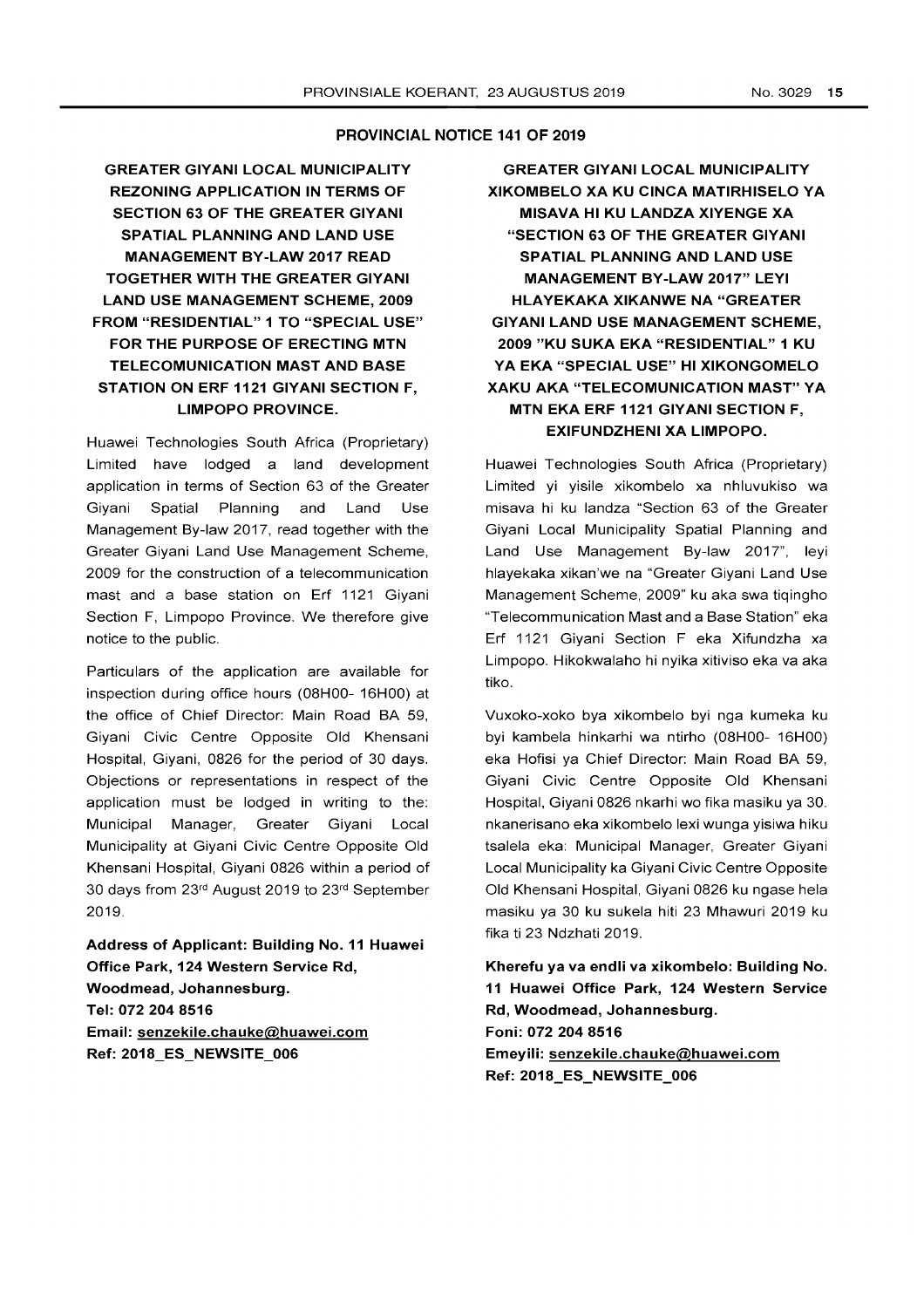## PROVINCIAL NOTICE 142 OF 2019

#### AMENDMENT OF POLOKWANE/PERSKEBULT TOWNPLANNING SCHEME, 2016

We, Hannes Lerm and Associates being the authorized agent of the owners of Portion 1 of Erf 661, Pietersburg situated at No. 34A Bodenstein Street, hereby give notice in terms of section 95 (1)(a) of the Polokwane Municipal Planning By-law, 2017, that we have applied to the Polokwane Municipality for the amendment of the Polokwane/Perskebult Town Planning Scheme, 2016, by rezoning the abovementioned property from "Residential 1" to "Special" for Professional Consulting Offices in terms of section 61 of the Polokwane Municipality Planning By-law, 2017.

Particulars of the application will lie for inspection during normal office hours at the office of the Town Planners, Second Floor, West Wing, Civic Centre, Landdros Mare Street, Polokwane for a period of 28 days from 23 August 2019 to 23 September 2019.

Objections to or representations in respect of the applications must be lodged with or made in writing within a period of 28 days from 23 August 2019 to 23 September 2019 to the Manager: Spatial Planning and Land Use Management at the above address or at P.O. Box 111, Polokwane, 0700.

## Address of Agent: Hannes Lerm & Associates, POBox 2231, Polokwane, 0700

23-30

## PROVINSIALE KENNISGEWING 142 VAN 2019

#### DIE WYSIGING VAN DIE POLOKWANE/PERSKEBULT DORPSBEPLANNINGSKEMA, 2016

Ons, Hannes Lerm and Associates, synde die gemagtigde agent van die eienaars van Gedeelte 1 van Erf 661, Pietersburg, gelee te Bodensteinstraat 34A, gee hiermee ingevolge artikel 95 (1) (a) van die Polokwane Munisipale Beplanningsbylae, Wet 2017, kennis dat ons by die Polokwane Munisipaliteit aansoek gedoen het om die wysiging van die Polokwane / Perskebult Dorpsbeplanningskema, 2016, deur die hersonering van bogenoemde eiendom vanaf "Residensieel 1" na "Spesiaal" vir Professionele Raadgewende Kantore ingevolge artikel 61 van die Polokwane Munisipaliteit se beplanningsverordening, 2017

Besonderhede van die aansoek Ie ter insae gedurende gewone kantoorure by die kantoor van die Stadsbeplanners, Tweede Vloer, Wesvleuel, Burgersentrum, Landdros Marestraat, Polokwane, vir n tydperk van 28 dae vanaf 23 Augustus 2019 tot 23 September 2019.

Besware teen of vertoe ten opsigte van die aansoek moet binne 'n tydperk van 28 dae vanaf 23 Augustus 2019 tot 23 September 2019 skriftelik by of tot die Bestuurder: Ruimtelike Beplanning en Grondgebruiksbestuur, by bovermelde adres of by P.O. Box 111, Polokwane, 0700.

#### Adres van agent: Hannes Lerm & Associates, Posbus 2231, Polokwane, 0700

23-30

#### PROVINCIAL NOTICE 143 OF 2019

#### NOTICE IN TERMS OF SECTION 56(1) OF THE TOWN-PLANNING AND TOWNSHIPS ORDINANCE, 1986 (ORDINANCE 15 OF 1986) READ WITH THE SPATIAL PLANNING AND LAND USE MANAGEMENT ACT 2013, (ACT 16 OF 2013) FOR THE AMENDMENT OF THE MOLE MOLE LAND USE MANAGEMENT SCHEME, 2006

We, Noksa 23 Town Planners, being the authorized agent of the owner of a Proposed Portion of the Remaining Extent of the Farm Lanark 199-LS hereby give notice in terms of Section 56(1) of the Town-Planning and Townships Ordinance, 1986 (Ordinance 15 of 1986) read with the Spatial Planning and Land Use Management Act 2013, (Act 16 of 2013), that we have applied to the Molemole Local Municipality for the amendment of the Town Planning Scheme known as the Molemole Land Use Management Scheme, 2006 by rezoning the above-mentioned property, from "Agricultural" to "Special" for a Solar Power Plant.

Particulars of the application will lie for inspection during normal office hours at the office of Divisional Head: Town Planning, Molemole Local Municipality, 303 Church Street Mogwadi. Objections to or representations in respect of the application must be lodged with or made in writing to the Municipal Manager at the above mentioned address or Private Bag X 44 Mogwadi 0715 for a period of 28 days from 23 August 2019. Address of authorized agent: 22 Villa Egoli, West Village, Krugersdorp, 1739 or Info@noksa.co.za.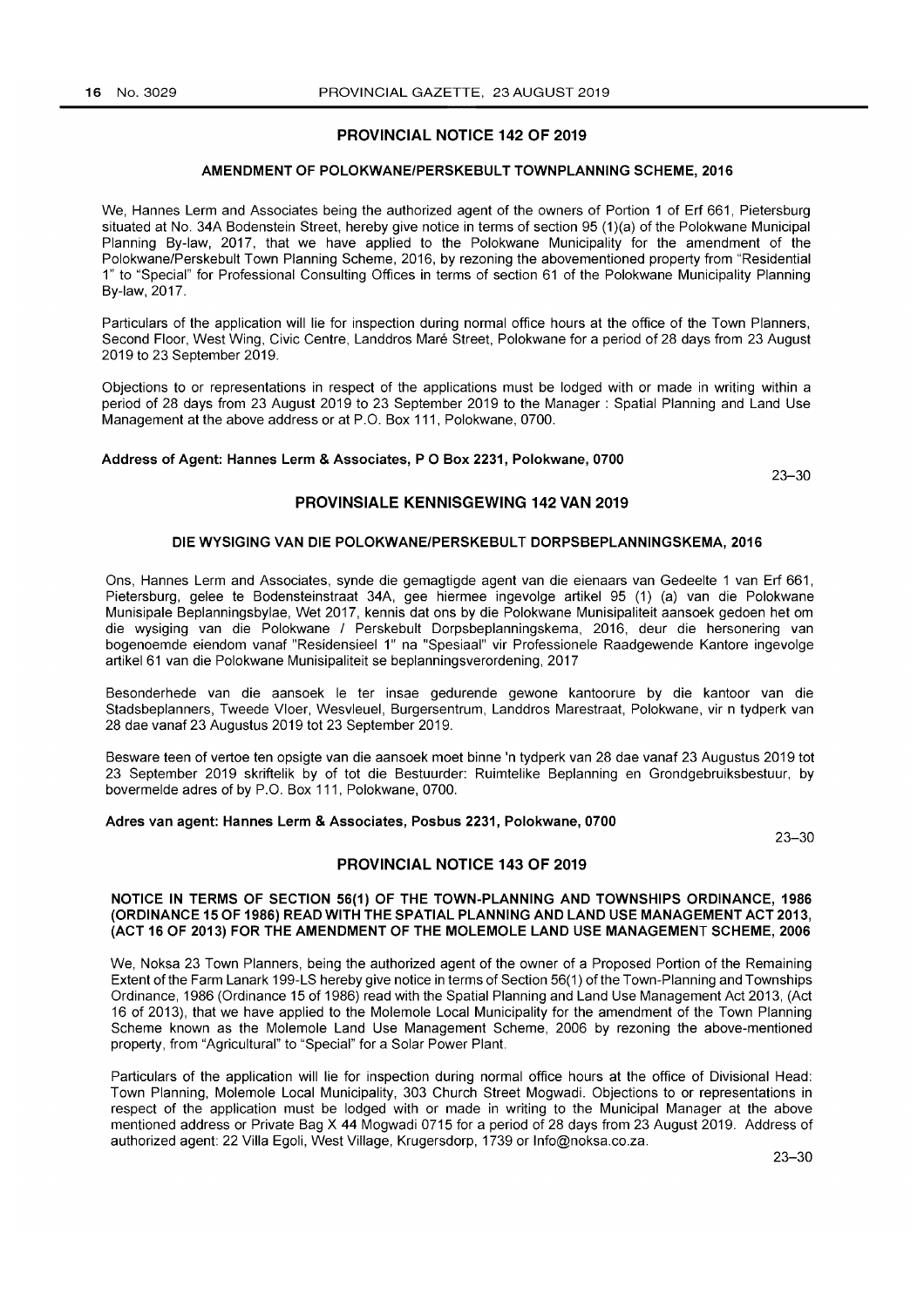#### **PROVINSIALE KENNISGEWING 143 VAN 2019**

#### **KENNISGEWING INGEVOLGE ARTIKEL 56 (1) VAN DIE ORDONNANSIE OP DORPSBEPLANNING EN DORPE, 1986 (ORDONNANSIE 15 VAN 1986) GELES MET DIE WET OP BEPLANNING VAN GRONDBEPLANNING EN GRONDGEBRUIK 2013 (WET 16 VAN 2013) OM DIE WYSIGING VAN DIE**  MOLE MOLE **GROND GEBRUIKSBESTUURSKEMA, 2006**

Ons, Noksa 23 Stadsbeplanners, synde die gemagtigde agent van die eienaar van 'n voorgestelde gedeelte van die Restant van die plaas Lanark 199-LS, gee hiermee kennis in terme van Artikel 56 (1) van die Ordonnansie op Dorpsbeplanning en Dorpe, 1986 (Ordonnansie 15 van 1986) saam met die Wet op Ruimtelike Beplanning en Grondgebruik 2013, (Wet 16 van 2013), gelees dat ons by die Molemole Plaaslike Munisipaliteit aansoek gedoen het om die wysiging van die Stadsbeplanningskema, bekend as die Molemole Grondgebruikbestuurskema , 2006 deur die bogenoemde eiendom te hersoneer, van "Landbou" na "Spesiaal" vir 'n sonkragaanleg.

Besonderhede van die aansoek Ie ter insae gedurende gewone kantoorure by die kantoor van die Afdelingshoof: Stadsbeplanning, Molemole Plaaslike Munisipaliteit, Kerkstraat 303, Mogwadi. Besware teen of vertoe ten opsigte van die aansoek moet binne 'n tydperk van 28 dae vanaf 23 Augustus 2019 skriftelik by die Munisipale Bestuurder by bovermelde adres of by Privaatsak X 44 Mogwadi 0715 ingedien of gerig word. Adres van gemagtigde agent: 22 Villa Egoli, West Village, Krugersdorp, 1739 of Info@noksa.co.za.

23-30

# **LOCAL AUTHORITY NOTICES • PLAASLIKE OWERHEIDS KENNISGEWINGS**

# **LOCAL AUTHORITY NOTICE 116 OF 2019**

## NOTICE IN TERMS OF SECTION 63 OF THE SPATIAL PLANNING, LAND DEVELOPMENT AND LAND USE MANAGEMENT BY-LAW OF THE MAKHADO LOCAL MUNICIPALITY, 2016 MAKHADO AMENDMENT SCHEME 324

Notice is hereby given in terms of Section 63, read with the provisions of Chapter 6 of the Spatial Planning, Land Development and Land Use Management By-Law of the Makhado Local Municipality, 2016 that I, Derick Peacock, the authorized agent of Manupont 124 (Pty) Ltd, intend applying to the Makhado Local Municipality for the amendment of the Makhado Land Use Scheme, 2009 by the rezoning of a part of the Remainder of the farm Juliana 647 MS, located north of district road D745 and about 30 km north of Makhado town.

The land is zoned "Agriculture" in terms of the Makhado Land Use Scheme,2009. Application is made to rezone a part of the property to "Special" for tourism accommodation and related uses.

Plans and/or particulars relating to the application may be inspected during office hours at the office of the Director Development Planning, Office C001, Makhado Civic Centre, for a period of 30 days from 16 August 2019.

Physical address: 83 Krogh street, Makhado Postal address: Private Bag X2596, Makhado, 0920

Any person having any objection to the granting of this application must lodge such objection (including the grounds for such objection) in writing, with the Municipal Manager, Makhado Local Municipality, at the abovementioned address as well as to the undersigned agent not later than 16 September 2019.

Any person that is unable to write, will be assisted by the responsible official during normal office hours at the abovementioned address.

Responsible official: Tahulela Musandiwa, Telephone 015 519 3285

Authorised Agent: Derick Peacock Associates, Town & Regional Planners/Resort & Leisure Planners Postal Address: PO Box 11352, Silver Lakes, 0054 Cell no: 082 414 3655 Email address:dpasso@telkomsa.net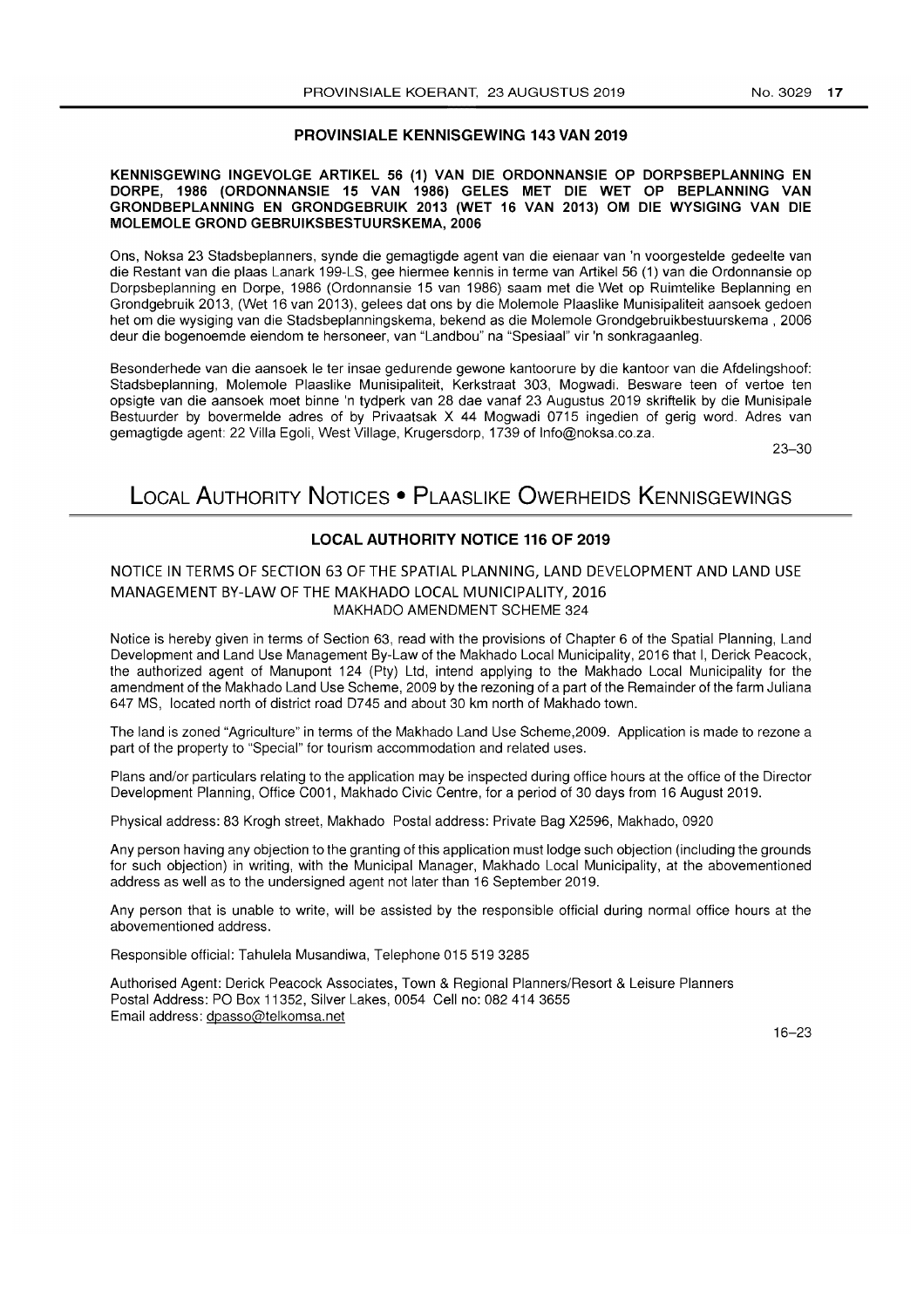## **PLAASLIKE OWERHEID KENNISGEWING 116 VAN 2019**

#### KENNISGEWING VAN AANSOEK IN TERME VAN ARTIKEL 63 VAN DIE RUIMTELIKE BEPLANNING, GROND ONTWIKKELING EN GRONDGEBRUIKSBESTUUR BYWET VAN DIE MAKHADO PLAASLIKE MUNISIPALITEIT,2016

#### MAKHADO WYSIGINGSKEMA 324

Kennis geskied hiermee in terme van Artikel 63 saamgelees met die bepalings van Hoofstuk 6 van die Ruimtelike Beplanning, Grand Ontwikkeling en Grondgebruiksbestuur Bywet van die Makhado Plaaslike Munisipaliteit, 2016, dat ek, Derick Peacock die gemagtigde agent van Manupont 124 (Edms) Bpk, van voorneme is om aansoek te doen by die Makhado Plaaslike Munisipaliteit vir die wysiging van die Makhado Grondgebruikskema, 2009 deur die hersonering van n gedeelte van die Restant van die plaas Juliana 647 MS, gelee noord van distrik pad 0745, ongeveer 30 km noord van Makhado dorp.

Die eiendom is "Landbou" gesoneer in terme van die Makhado Grondgebruikskema, 2009. Aansoek word gedoen om n gedeelte van die eiendom te hersoneer na "Spesiaal" vir toerisme akkommodasie en aanverwante gebruike.

Planne en of besonderhede ten opsigte van die aansoek Ie ter insae gedurende kantoorure by die kantoor van die Direkteur Ontwikkelingsbeplanning, kantoor C001, Makhado Burgersentrum, Makhado Plaaslike Munisipaliteit, vir 'n tydperk van 30 dae vanaf 16 Augustus 2019.

Fisiese adres: 83 Krogh straat, Makhado, Posadres: Privaatsak X 2596, Makhado, 0920

Enige person wat n beswaar het teen die toestaan van die aansoek moet sodanige beswaar (insluitend die gronde van so 'n beswaar) skriftelik indien by of rig aan die Munisipale Bestuurder by die bogenoemde adres, sowel as by die onderstaande agent, voor of op 16 September 2019.

Enige person wat nie kan skryf nie, sal deur die verantwoordelikke amptenaar bygestaan word tydens kantoorure by die bogenoemde adres.

Verantwoordelike amptenaar: Tahulela Musandiwa, Telephone 015 519 3285

Gemagtigde Agent: Derick Peacock Associates, Stads en Streeks Beplanners/Oord Beplanners Posadres: Posbus 11352, Silver Lakes, 0054 Kontak nommer: 082 414 3655 Epos adres: dpasso@telkomsa.net

16-23

## **LOCAL AUTHORITY NOTICE 117 OF 2019**

I, Theo Kotze, as the agent of the owner of the properties mentioned below, hereby give notice that I have applied to the Makhado Municipality for the following: i) MAKHADO AMENDMENT SCHEME 349: i) Rezoning of Portion 1 of Erf 348 Louis Trichardt (77 Reitz Street) from "Residential 1" to "Institutional" with simultaneous application for the consolidation of Portion 1 of Erf 348 Louis Trichardt with Erf 6077 Louis Trichardt. Owner: Swallow Bird Trading (Pty) Ltd. ii) Application for the extension of the boundaries of a township by the incorporation of Portion 16 of the Farm Bergvliet 288-LS into Louis Trichardt township, the partial cancellation of General Plan SG 11635/1898 by the removal of Portion 16 of the Farm Bergvliet 288-LS and the partial amendment of General Plan SG 515/1899 by the incorporation of Portion 16 of the Farm Bergvliet 288-LS. Owner: Swallow Bird Trading (Pty) Ltd. iii) Application in terms of Clause 23 of the Makhado Land Use Scheme (2009) for Written Consent from the Municipality for the relaxation of building lines on Erf 1206 Louis Trichardt to accommodate existing buildings. Owner: Collett Brothers Water CC. iv) Makhado Municipality - MAKHADO AMENDMENT SCHEME 351 : Rezoning of the Remainder of Erf 2630 Louis Trichardt ext. 7 (18 Schimper crescent- owner: Prinsloo, A) from "Residential 1" to "Special for a guest house". The purpose of the application is to have 5 guest rooms on the property. Particulars of the applications will lie for inspection during normal office hours at the office of the Director, Municipal Secretariat, 1st floor, Civic centre, 83 Krogh street, Louis Trichardt, for a period of 30 days from 9 August 2019. Any objections/representations must be lodged with or made in writing, or verbally if unable to write, to the Municipal Manager, at the above-mentioned address or posted to Private Bag X2596, Louis Trichardt, 0920 on or before the closing date for the submission of objections/representations, quoting the above mentioned application description and/or amendment scheme number, the objector's interest in the matter, the ground(s) of the objection/representation, the objector's erf number and phone numbers and address. CLOSING DATE FOR SUBMISSION OF OBJECTIONS/REPRESENTATIONS: 9 September 2019. AGENT: DEVELOPLAN TOWN PLANNERS, P.O. Box 1883, Polokwane, 0700. Fax: 086 218 3267. Email: tecoplan@mweb.co.za. Notice: Application in terms of section 28(1) Spatial Planning and Land Use Management Act, 2013 read together with sections 62(1), 71 & 83 of the Thulamela Spatial Planning and Land Use Management By-law 2016. NOTICE - AMENDMENT SCHEME: It is hereby notified that application has been made by the firm DEVELOPLAN for the following: APPLICATION IN TERMS OF SECTION 62(1) & 83 OF THE THULAMELA LAND USE MANAGEMENT SCHEME 2006 TO REZONE ERVEN 2190, 2188, 3427 & 2182 MAKWARELA-A FROM "RESIDENTIAL 1" TO "INSTITUTIONAL" IN ORDER THAT THE MENTIONED STANDS CAN BE USED FOR THE PURPOSES OF A CHURCH. Application will also be made for: a) The consolidation of Stands 2190, 2188, 3427, 2182, 2187, 3193 & 2189 MAKWARELA-A, & b) Special consentto erect a telecommunication mast on the consolidated property. NOTICE - AMENDMENT SCHEME 36: It is hereby notified that application has been made by the firm DEVELOPLAN for the following: a) Rezoning of Stands 26 & 27 Thohoyandou-C from Residential 1 to "RESIDENTIAL 2", b) Application for CONSOLIDATION, c) Special consent to conduct a guest house. The application and the relevant documents are open for inspection at the office of the Senior Manager: Planning and development, Thulamela Local Municipality, First Floor, Thohoyandou, for 30 days from 9 August 2019. Objection to the application must be lodged with or made in writing to the municipality manager, Thulamela Municipality, P.O. Box 5066, Thohoyandou, 0950, for a period of 30 days from 9 August 2019. Agent: Developlan, Box 1883, Polokwane, 0700, Tel. 015-2914177. Fax: 086 218 3267. tecoplan@mweb.co.za.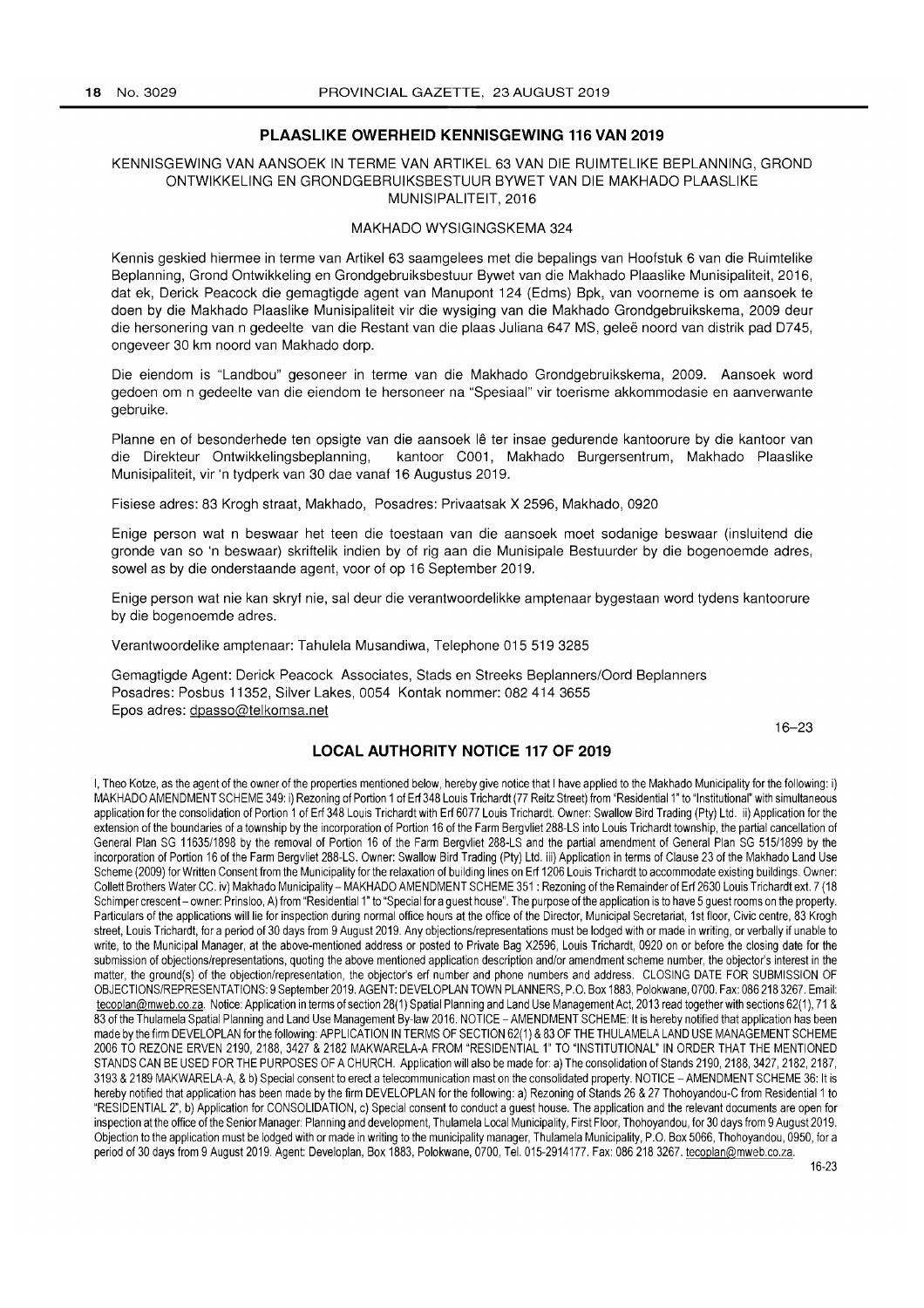### **PLAASLIKE OWERHEID KENNISGEWING 117 VAN 2019**

Ek, Theo Kotze, as die agent van die eienaar van ondergemelde eiendomme, gee hiermee kennis dat ek aansoek gedoen het by die Makhado Munisipaliteit vir die volgende: i) MAKHADO WYSIGINGSKEMA 349: Hersonering van Gedeelte 1 van Erf 348 Louis Trichardt (Reitzstraat77) vanaf "ResidensieeI1" na "Institusioneel" en gelyktydige aansoek vir die konsolidasie van Gedeelte 1 van Erf 348 Louis Trichardt met Erf 6077 Louis Trichardt. Eienaar: Swallow Bird Trading (Pty) Ltd. ii) Aansoek vir die uitbreiding van dorpsgrense deur die inlywing van Gedeelte 16 van die Plaas Bergvliet 288-LS in Louis Trichardt dorpsgebied, die gedeeltelike kansellasie van Aigemene Plan LG 11635/1898 deur die rojering van Gedeelte 16 van die Plaas Bergvliet 288-LS en die gedeeltelike wysiging van Aigemene Plan LG 515/1898 deur die inlywing van Gedeelte 16 van die Plaas Bergvliet 288-LS. Eienaar: Swallow Bird Trading (Edms) Bpk. iii) Aansoek in terme van Klousule 23 van die Makhado Grondgebruikskema (2009) vir Geskrewe Toestemming vanaf die Munisipaliteit vir die verslapping van boulyne op Erf 1206 Louis Trichardt (Krugerstaat 16) ten einde bestaande geboue te akkommodeer. Eienaar: Collett Brothers Water CC. iv) Makhado Munisipaliteit - MAKHADO WYSIGINGSKEMA 351: Hersonering van die Restant van Erf 2630 Louis Trichardt uitbreiding 7 (18 Schimpersingel- Eienaar: Prinsloo, A) vanaf "ResidensieeI1" na "Spesiaal vir 'n gastehuis" met die doel om 5 gastekamers op die perseel te bedryf. Besonderhede van voormelde aansoeke Ie ter insae gedurende gewone kantoorure by die kantoor van die Direkteur, Munisipale sekretariaat, 1 ste vloer, Burgersentrum, 83 Kroghstraat, Louis Trichardt, vir 'n tydperk van 30 dae vanaf 9 Augustus 2019. Enige beswaar/vertoë moet hetsy skriftelik of mondelings (indien u nie kan skryf nie), by of tot die Munisipale Bestuurder voor die sluitingsdatum vir die indiening van sodanige besware/vertoe by bovermelde adres of by Privaatsak X2596, Louis Trichardt, 0920 ingedien of gerig word, tesame met vermelding van bogenoemde beskrywing van die aansoek en/of wysigingskemanommer, die beswaarmaker se belang in die saak, die grond(e) van die beswaar/vertoë, die beswaarmaker se erfnommer en telefoonnommer(s) en adres. SLUITINGSDATUM VIR DIE INDIENING VAN BESWAREIVERTOE 9 Augustus 2019. AGENT: DEVELOPLAN TOWN PLANNERS, POSBUS 1883, POLOKWANE, 0700, TEL. 015-2914177 FAKS: 0862183267. tecoplan@mweb.coza.

16-23

#### **NDIVHADZO:**

NDIVHADZO - AMENDMENT SCHEME: Khumbelo ya u shandukisa nyimele ya mayu nga tshitenwa tsha yhu 28 (1) tsha mulayo wa Spatial Planning and Land Use Management Act, 2013 u tshi vhalwa khathihi na tshitenwa tsha vhu 62(1), 71 na 83 tsha Thulamela Spatial Planning and Land Use Management by- Law, 2016. Ndivhadzo I khou netshedzwa ya uri ho itiwa khumbelo nga feme Developlan nga ndila I tevhelaho: KHUMBELO HU TSHI TEVHELWA KHETHEKANYO 62(1) NA 83 YA THULAMELA LAND USE MANAGEMENT SCHEME 2006 URI HU SHANDUKISWE KU SHUMISELE KWA ZWITANDE 2190, 2188, 3427 & 2182 MAKWARELA-A U BVA KHA "RESIDENTIAL 1" UYA KHA "INSTITUTIONAL" URI ZWI KONE U SHUMIWA SA KEREKE. Khumebelo i do itwa na kha: a) U tanganyiswa ha: Zwitentsi 2190, 2188,3427, 2182, 2187, 3293 na 2189 Makwarela -A, na b) Thendelo yo khetheaho ya u fhata thawara ya zwa nyambedzano kha ndaka yo tanganyiswaho. NDIVHADZO - AMENDMENT SCHEME 36: Ndivhadzo I khou netshedzwa ya uri ho itiwa khumbelo nga feme Developlan nga ndila I tevhelaho: a) U shandukiswa ha ku shumisele kwa mavu kha mavu adivheaho sa 26 na 27 Thohoyandou C ubva kha ku shumisele kwa u dzula uya kha kwa u Bindudza, b) Khumbelo ya u tanganyiswa ha zwitensi, c) Khumbelo ya u shumisa mayu lwa tshipentshele u itela Guest House. Vhane yha takalela u yhala nga ha khumbelo iyi na manwalo a yelanaho nayo, vha nga a wana ofisini ya minidzhere muhulwane: wa ku dzudzanyele na mvelaphanda, kha luta Iwa u thoma kha masipala wa Thulamela Thohoyandou. Manwalo avo a do wanala Iwa tshifhinga tshi edanaho maduvha a fumbili malo (30) u bva nga duvha la 9 Thangule 2019. Vhane vha vha na mbilaelo malugana na iyi khumbelo vha nwalele minidzhere wa masipala wa Thulamela kha diresi itevhelaho: P.O. Box 5066, Thohoyandou, 0950. Mbilaelo dzi do tanganedziwa Iwa maduvha a fumbili malo (30) u bva nga duvha la 9 Thangule 2019. Diresi ya dzhendedzi lire mulayoni malugana na iyi khumbefo: Developlan, Box 1883, Polokwane, 0700, Tel. 015-2914177. Fax: 086 218 3267. tecoplan@mweb.co.za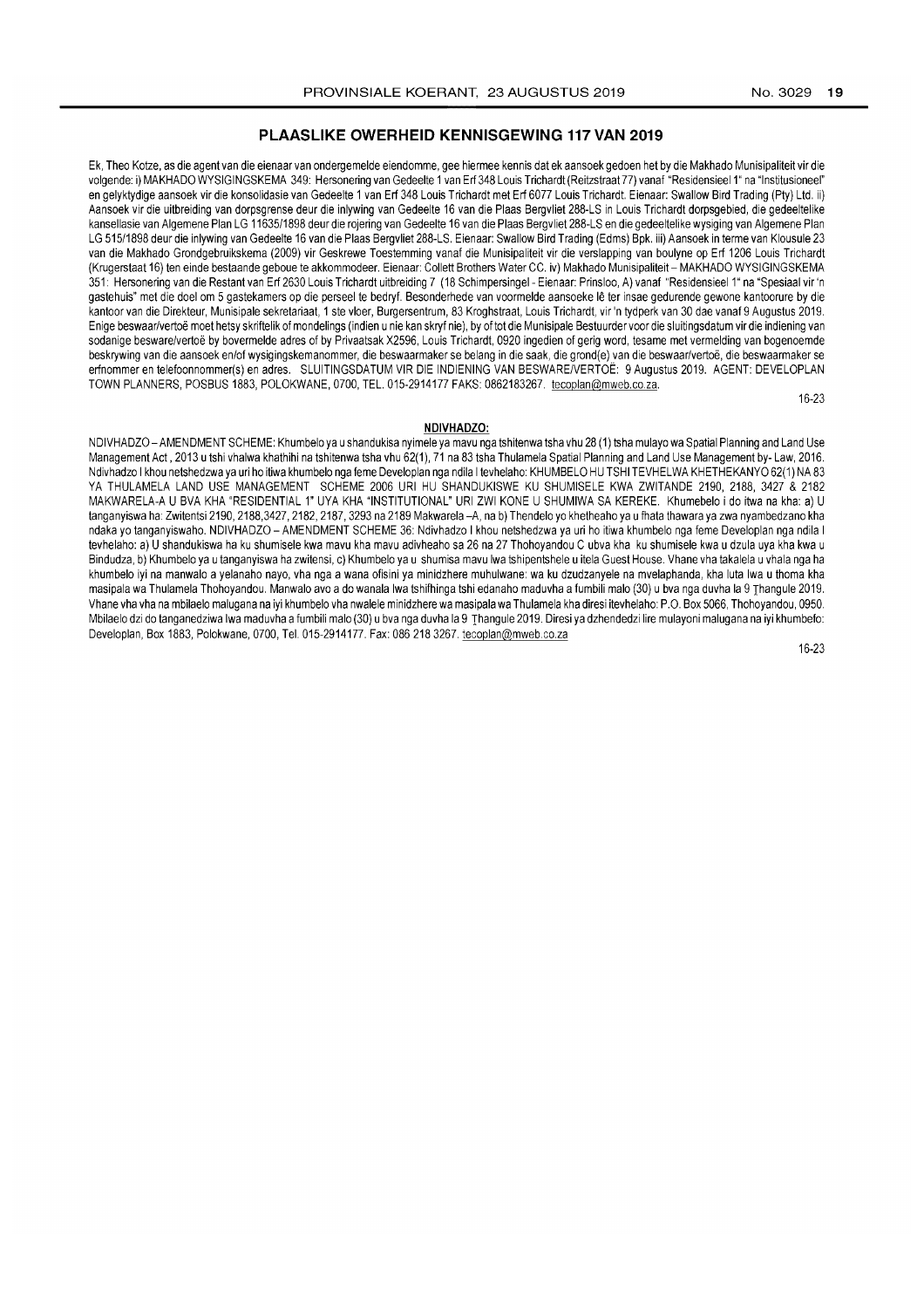### **LOCAL AUTHORITY NOTICE 118 OF 2019**

#### **NOTICE:**

I, Theo Kotze, as the agent of the owner of the properties mentioned below, hereby give notice that I have applied to the Makhado Municipality for the following: i) MAKHADO AMENDMENT SCHEME 349: i) Rezoning of Portion 1 of Erf 348 Louis Trichardt (77 Reitz Street) from "Residential 1 " to "Institutional" with simultaneous application for the consolidation of Portion 1 of Erf 348 Louis Trichardt with Erf 6077 Louis Trichardt. Owner: Swallow Bird Trading (Pty) Ltd. ii) Application for the extension of the boundaries of a township by the incorporation of Portion 16 of the Farm Bergvliet 288-LS into Louis Trichardt township, the partial cancellation of General Plan SG 11635/1898 by the removal of Portion 16 of the Farm Bergvliet 288-LS and the partial amendment of General Plan SG 515/1899 by the incorporation of Portion 16 of the Farm Bergvliet 288-LS. Owner: Swallow Bird Trading (Pty) Ltd. iii) Application in terms of Clause 23 of the Makhado Land Use Scheme (2009) for Written Consent from the Municipality for the relaxation of building lines on Erf 1206 Louis Trichardt to accommodate existing buildings. Owner: Collett Brothers Water CC. iv) Makhado Municipality - MAKHADO AMENDMENT SCHEME 351 : Rezoning of the Remainder of Erf 2630 Louis Trichardt ext. 7 (18 Schimper crescent - owner: Prinsloo, A) from "Residential 1" to "Special for a guest house". The purpose of the application is to have 5 guest rooms on the property. Particulars of the applications will lie for inspection during normal office hours at the office of the Director, Municipal Secretariat, 1 st floor, Civic centre, 83 Krogh street, Louis Trichardt, for a period of 30 days from 16 August 2019. Any objectionsirepresentations must be lodged with or made in writing, or verbally if unable to write, to the Municipal Manager, at the abovementioned address or posted to Private Bag X2596, Louis Trichardt, 0920 on or before the closing date for the submission of objections/representations, quoting the above mentioned application description and/or amendment scheme number, the objector's interest in the matter, the ground(s) of the objection/representation, the objector's erf number and phone numbers and address. CLOSING DATE FOR SUBMISSION OF OBJECTIONS/REPRESENTATIONS: 16 September 2019. AGENT: DEVELOPLAN TOWN PLANNERS, P.O. Box 1883, Polokwane, 0700. Fax: 086 218 3267. Email: tecoplan@mweb.co.za. Notice: Application in terms of section 28(1) Spatial Planning and Land Use Management Act, 2013 read together with sections 62(1),71 & 83 of the Thulamela Spatial Planning and Land Use Management By-law 2016. NOTICE - AMENDMENT SCHEME: It is hereby notified that application has been made by the firm DEVELOPLAN for the following: APPLICATION IN TERMS OF SECTION 62(1) & 83 OF THE THULAMELA LAND USE MANAGEMENT SCHEME 2006 TO REZONE ERVEN 2190,2188,3427 & 2182 MAKWARELA-A FROM "RESIDENTIAL 1" TO "INSTITUTIONAL" IN ORDER THAT THE MENTIONED STANDS CAN BE USED FOR THE PURPOSES OF A CHURCH. Application will also be made for: a) The consolidation of Stands 2190, 2188, 3427, 2182,2187,3193 & 2189 MAKWARELA-A, & b) Special consent to erect a telecommunication mast on the consolidated property. NOTICE-AMENDMENT SCHEME 36: It is hereby notified that application has been made by the firm DEVELOPLAN for the following: a) Rezoning of Stands 26 & 27 Thohoyandou-C from Residential 1 to "RESIDENTIAL 2", b) Application for CONSOLIDATION, c) Special consent to conduct a guest house. The application and the relevant documents are open for inspection at the office of the Senior Manager: Planning and development, Thulamela Local Municipality, First Floor, Thohoyandou, for 30 days from 16 August 2019. Objection to the application must be lodged with or made in writing to the municipality manager, Thulamela Municipality, P.O. Box 5066, Thohoyandou, 0950, for a period of 30 days from 16 August 2019. Agent: Developlan, Box 1883, Polokwane, 0700, Tel. 015-2914177. Fax: 086 218 3267. tecoplan@mweb.co.za.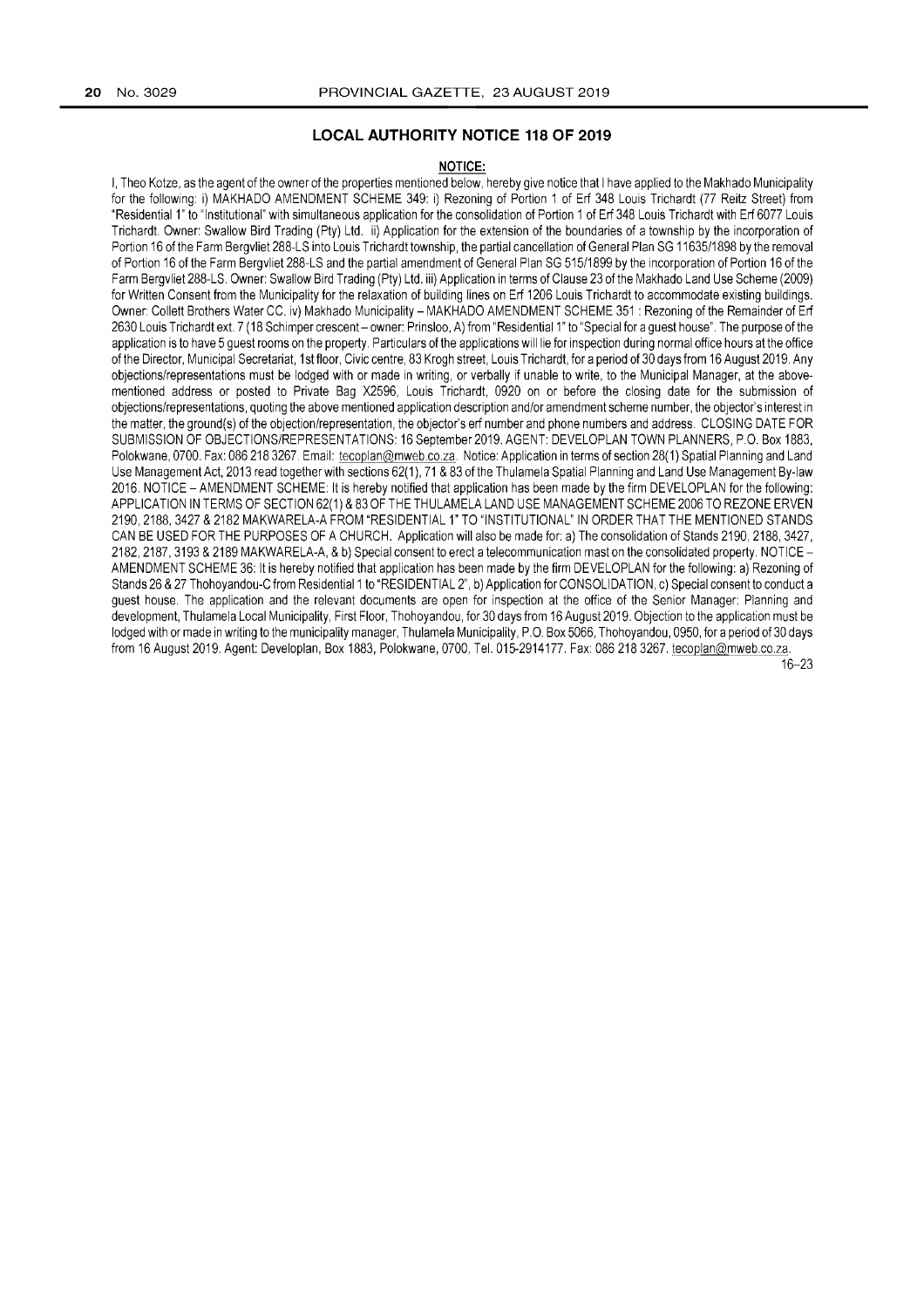## PLAASLIKE OWERHEID KENNISGEWING 118 VAN 2019

#### KENNISGEWING:

Ek, Theo Kotze, as die agent van die eienaar van ondergemelde eiendomme, gee hiermee kennis dat ek aansoek gedoen het by die Makhado Munisipaliteit vir die volgende: i) MAKHADO WYSIGINGSKEMA 349: Hersonering van Gedeelte 1 van Erf 348 Louis Trichardt (Reitzstraat 77) vanaf "ResidensieeI1" na "Institusioneel" en gelyktydige aansoek vir die konsolidasie van Gedeelte 1 van Erf 348 Louis Trichardt met Erf 6077 Louis Trichardt. Eienaar: Swallow Bird Trading (Pty) Ltd. ii) Aansoek vir die uitbreiding van dorpsgrense deur die inlywing van Gedeelte 16 van die Plaas Bergvliet 288-LS in Louis Trichardt dorpsgebied, die gedeeltelike kansellasie van Aigemene Plan LG 11635/1898 deur die rojering van Gedeelte 16 van die Plaas Bergvliet 288-LS en die gedeeltelike wysiging van Aigemene Plan LG 515/1898 deur die inlywing van Gedeelte 16 van die Plaas Bergvliet 288-LS. Eienaar: Swallow Bird Trading (Edms) Bpk. iii) Aansoek in terme van Klousule 23 van die Makhado Grondgebruikskema (2009) vir Geskrewe Toestemming vanaf die Munisipaliteit vir die verslapping van boulyne op Erf 1206 Louis Trichardt (Krugerstaat 16) ten einde bestaande geboue te akkommodeer. Eienaar: Collett Brothers Water CC. iv) Makhado Munisipaliteit - MAKHADO WYSIGINGSKEMA 351: Hersonering van die Restant van Erf 2630 Louis Trichardt uitbreiding 7 (18 Schimpersingel- Eienaar: Prinsloo, A) vanaf "ResidensieeI1" na "Spesiaal vir 'n gastehuis" met die doel om 5 gastekamers op die perseel te bedryf. Besonderhede van voormelde aansoeke lê ter insae gedurende gewone kantoorure by die kantoor van die Direkteur, Munisipale sekretariaat, 1 ste vloer, Burgersentrum, 83 Kroghstraat, Louis Trichardt, vir 'n tydperk van 30 dae vanaf 16 Augustus 2019. Enige beswaar/vertoe moet hetsy skriftelik of mondelings (indien u nie kan skryf nie), by of tot die Munisipale Bestuurder voor die sluitingsdatum vir die indiening van sodanige besware/vertoe by bovermelde adres of by Privaatsak X2596, Louis Trichardt, 0920 ingedien of gerig word, tesame met vermelding van bogenoemde beskrywing van die aansoek en/of wysigingskemanommer, die beswaarmaker se belang in die saak, die grond(e) van die beswaar/vertoë, die beswaarmaker se erfnommer en telefoonnommer(s) en adres. SLUITINGSDATUM VIR DIE INDIENING VAN BESWARE/VERTOË: 16 September 2019. AGENT: DEVELOPLAN TOWN PLANNERS, POSBUS 1883, POLOKWANE, 0700, TEL. 015-2914177 FAKS: 0862183267. tecoplan@mweb.co.za.

16-23

#### NDIVHADZO:

NDIVHADZO -AMENDMENT SCHEME: Khumbelo ya u shandukisa nyimele ya mavu nga tshitenwa tsha vhu 28 (1) tsha mulayo wa Spatial Planning and Land Use Management Act, 2013 u tshi vhalwa khathihi na tshitenwa tsha vhu 62(1),71 na 83 tsha Thulamela Spatial Planning and Land Use Management by- Law, 2016. Ndivhadzo I khou netshedzwa ya uri ho itiwa khumbelo nga feme Developlan nga ndila I tevhelaho: KHUMBELO HU TSHI TEVHELWA KHETHEKANYO 62(1) NA 83 YA THULAMELA LAND USE MANAGEMENT SCHEME 2006 URI HU SHANDUKISWE KU SHUMISELE KWA ZWITANDE 2190, 2188, 3427 & 2182 MAKWARELA-A U BVA KHA "RESIDENTIAL 1" UYA KHA "INSTITUTIONAL" URI ZWI KONE U SHUMIWA SA KEREKE. Khumebelo i do itwa na kha: a) U tanganyiswa ha: Zwitentsi 2190, 2188,3427, 2182, 2187, 3293 na 2189 Makwarela -A, na b) Thendelo yo khetheaho ya u fhata thawara ya zwa nyambedzano kha ndaka yo tanganyiswaho. NDIVHADZO - AMENDMENT SCHEME 36: Ndivhadzo I khou netshedzwa ya uri ho itiwa khumbelo nga feme Developlan nga ndila I tevhelaho: a) U shandukiswa ha ku shumisele kwa mavu kha mavu adivheaho sa 26 na 27 Thohoyandou C ubva kha ku shumisele kwa u dzula uya kha kwa u Bindudza, b) Khumbelo ya u tanganyiswa ha zwitensi, c) Khumbelo ya u shumisa mavu Iwa tshipentshele u itela Guest House. Vhane vha takalela u vhala nga ha khumbelo iyi na manwalo a yelanaho nayo, vha nga a wana ofisini ya minidzhere muhulwane: wa ku dzudzanyele na myelaphanda, kha luta Iwa u thoma kha masipala wa Thulamela Thohoyandou. Manwalo ayo a do wanala Iwa tshifhinga tshi edanaho maduvha a fumbili malo (30) u bva nga duvha la 16 Thangule 2019. Vhane vha vha na mbilaelo malugana na iyi khumbelo vha nwalele minidzhere wa masipala wa Thulamela kha diresi itevhelaho: P.O. Box 5066, Thohoyandou, 0950. Mbilaelo dzi do tanganedziwa Iwa maduvha a fumbili malo (30) u bva nga duvha la 16 Thangule 2019. Diresi ya dzhendedzi lire mulayoni malugana na iyi khumbefo: Developlan, Box 1883, Polokwane, 0700, Tel. 015-2914177. Fax: 086 218 3267. tecoplan@mweb.co.za

16-23

#### LOCAL AUTHORITY NOTICE 120 OF 2019

## MAKHADO LOCAL MUNICIPALITY AMENDMENT SCHEME NO: 352

It is hereby notified that an application has been lodged by Contemporary Town Planning Consultants (Pty) Ltd. in terms of Section 63 read together with Section 85 of the Makhado Municipality Spatial Planning, Land Development and Land Use Management By-law, 2016, to amend the Makhado Land Use Scheme, 2009 by rezoning Erf 638 Louis Trichardt from "Residential 3" to "Business 1" for offices

Particulars of the application will lie for inspection during normal office hours at: Director: Development Planning Office, Makhado Local Municipality Civic Centre, for a period of 30 days from 16 August 2019. Objections in respect of the application must be made in writing to the Municipal Manager, Makhado Local Municipality, Private Bag X2596, Makhado, 0920 within a period of 30 days from 16 August 2019. Address of Agent: Contemporary Town Planning Consultants (Pty) Ltd. P.O Box 596, Letaba, 0870.Tel: 082 751 5959. Fax: 086601 2041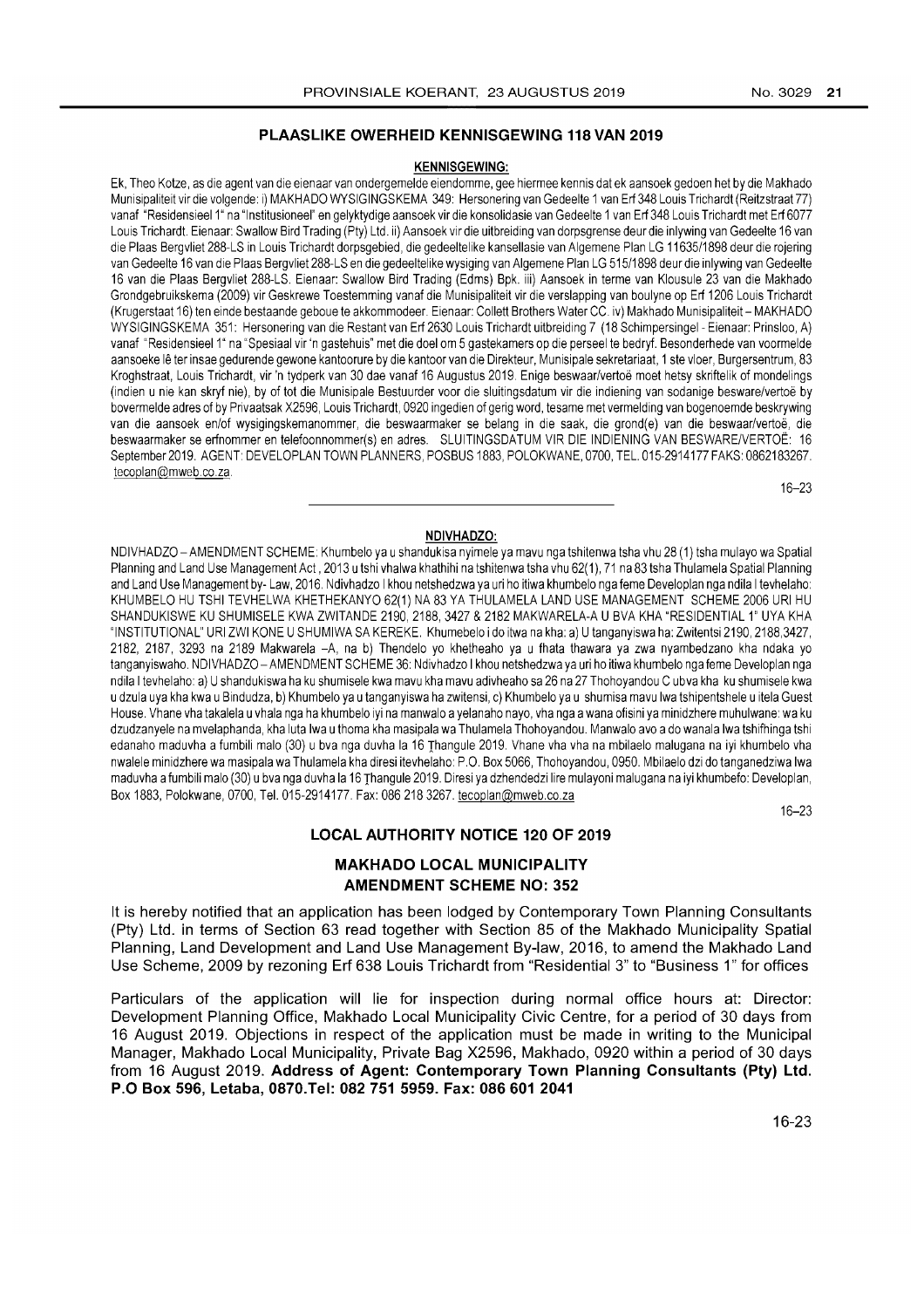## PLAASLIKE OWERHEID KENNISGEWING 120 VAN 2019

# MAKHADO PLAASLIKE MUNISIPALITEIT WYSIGINGSKEMA NR: 352

Hiermee word bekendgemaak dat 'n aansoek deur Contemporary Town Planning Consultants (Pty) Ltd. ingedien is ingevolge Artikel 63 saamgelees met Artikel 85 van die Munisipale Wet op die Ontwikkeling van Ruimtelike Beplanning, Grondontwikkeling en Grondgebruikbestuur, artikel 2016, om Wysiging van die Makhado Grondgebruikskema, 2009 deur die hersonering van Erf 638 Louis Trichardt vanaf "Residensieel 3" na "Besigheid 1" vir kantore

Besonderhede van die aansoek Ie ter insae gedurende gewone kantoorure by die kantoor van die Direkteur: Ontwikkelingsbeplanningskantoor, Makhado Plaaslike Munisipaliteit Burgersentrum, vir 'n tydperk van 30 dae vanaf 16 Augustus 2019. Besware ten opsigte van die aansoek moet skriftelik gerig word aan die Munisipale Bestuurder, Makhado Plaaslike Munisipaliteit, Privaatsak X2596, Makhado, 0920, binne n tydperk van 30 dae vanaf 16 Augustus 2019. Adres van Agent: Contemporary Town Planning Consultants (Pty) Ltd. Posbus 596, Letaba, 0870.Tel: 082 751 5959. Fax: 086601 2041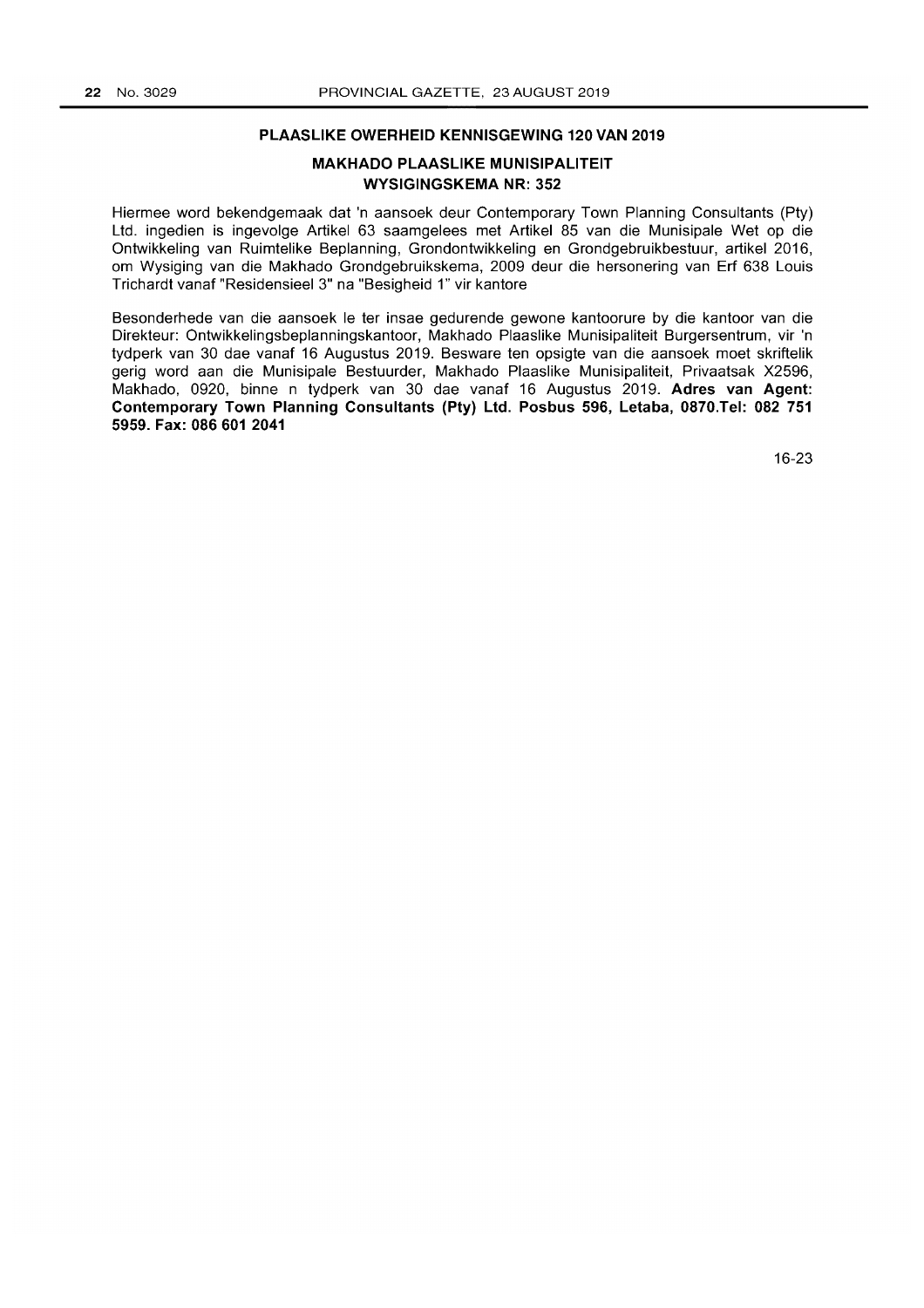#### **LOCAL AUTHORITY NOTICE 123 OF 2019**

#### **NOTICE**

NOTICE OF REZONING APPLICATION IN TERMS OF SECTION 61 OF THE POLOKWANE MUNICPAL PLANNING BY-LAW, 2017. POLOKWANE AMENDMENT SCHEME PPR-AS208: I, Theo Ernst Kotze, being the duly appointed agent of the applicant, hereby give notice in terms of section 95(1)(a) of the Polokwane Municipal Planning By-law 2017, that I have applied to Polokwane Municipality for the amendment of the POLOKWANE / PERSKEBULT TOWN PLANNING SCHEME, 2016, by the rezoning of PORTION 1 OF ERF 810 PIETERSBURG in terms of section 61 of the of the Polokwane Municipal Planning By-law, 2017. The property is situated at 41 Plein street, Polokwane. The rezoning is from Residential 1 to "Special" for a "wellness & beauty centre". The intension of the applicant is to conduct a "wellness & beauty centre" on the property. Any objection(s) and/or comment(s), including the grounds for such objection(s) and/or comment(s) with full contact details, without which the Municipality cannot correspond with the person or body submitting the objection(s) and/or comment(s), shall be lodged with, or made in writing to: The Manager: City Planning and Property Management, PO Box 111, Polokwane, 0700 from 23 August 2019 until 21 September 2019. Full particulars and plans (if any) may be inspected during normal office hours at the Municipal offices as set out below, for a period of 28 days from the date of first publication of this notice in the Provincial Gazette and/or local newspaper(s). Address of Municipal offices: Manager: Planning (Spatial Planning and Land Use Management), 2nd floor, west wing, Civic centre, Landros Maré street, Polokwane. Closing date for any objections and/or comments: 21 September 2019. Address of applicant / agent: DEVELOPLAN, 3 General Joubert street, Polokwane, P.O. Box 1883, Polokwane, 0700. Fax: 086 218 3267. Email: tecoplan@mweb.co.za Fax: 0862183267.Telephone: 015-2914177. Dates on which notice will be published: 22 & 29 August 2019. NOTICE: I, Theo Kotze, as the agent of the owner of the property mentioned below, hereby give notice that I have applied to the following municipality for the following: A) Makhado Municipality - MAKHADO AMENDMENT SCHEME 353: Rezoning of Erf 125 Louis Trichardt (116 Krogh Street) from "Residential 1" to "Business 2" for the purpose of conducting offices & dwelling units. Particulars of the application will lie for inspection during normal office hours at the office of the Director, Municipal Secretariat, 1st floor, Civic centre, Louis Trichardt, 83 Krogh street, for a period of 30 days from 23 Augustus 2019. Any objections/representations must be lodged with or made in writing, or verbally if unable to write, to the Municipal Manager, at the above-mentioned address or posted to Private Bag X2596, Louis Trichardt, 0920 on or before the closing date for the submission of objections/representations, quoting the avobe mentioned application description and/or amendment scheme number, the objector's interest in the matter, the ground(s) of the objection/representation, the objector's erf number and phone numbers and address. CLOSING DATE FOR SUBMISSION OF OBJECTIONS/REPRESENTATIONS: 23 September 2019. AGENT: DEVELOPLAN TOWN PLANNERS, P.O. Box 1883, Polokwane, 0700. Fax: 086 218 3267. Email: tecoplan@mweb.co.za.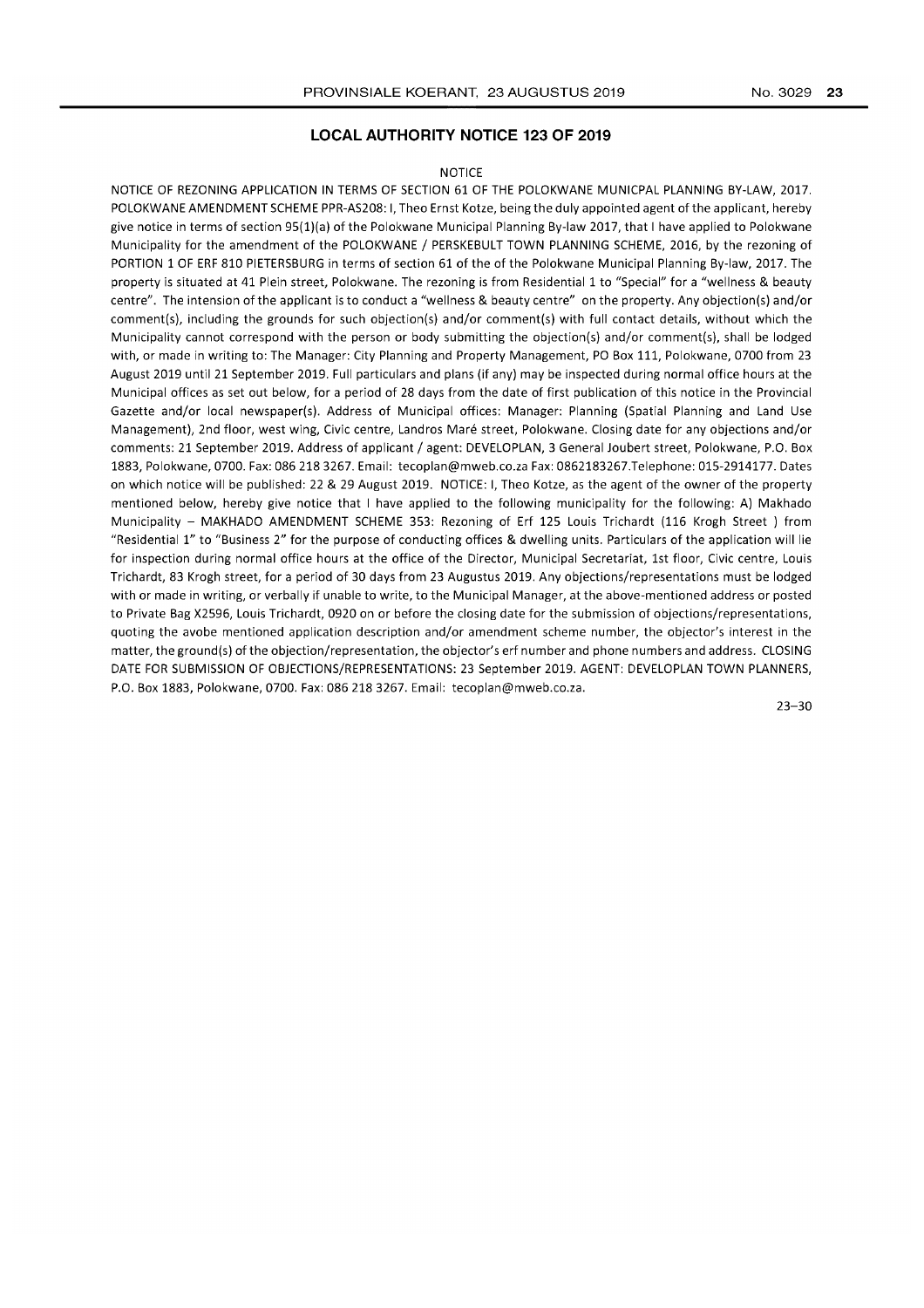#### **PLAASLIKE OWERHEID KENNISGEWING 123 VAN 2019**

#### KENNISGEWING

KENNISGEWING VAN HERSONERINGSAANSOEK INGEVOLGE ARTIKEL 61 VAN DIE POLOKWANE MUNISIPALE BEPLANNINGSBYWET 2017. POLOKWANE AMENDMENT SCHEME PPR-AS208: Ek, Theo Ernst Kotze, as die agent van die eienaar van ondergemelde eiendom, gee hiermee kennis ingevolge artikel 95(1)(a) van die Polokwane Munisipale Beplanningsbywet 2017, dat ek aansoek gedoen het by die Polokwane plaaslike munisipaliteit vir die wysiging van die POLOKWANE / PERSKEBULT DORPSBEPLANNINGSKEMA 2016 deur die hersonering van GEDEELTE 1 VAN ERF 810 PIETERSBURG (Pleinstraat 41) ingevolge Artikel 61 van voormelde bywet. Die hersonering is vanaf "Residensieel 1" na "Spesiaal" vir 'n Gesondheid- en skoonheidssentrum. Die doel van die aansoek is om 'n Gesondheid- en skoonheidssentrum op die perseel te bedryf. Enige besware en/of kommetare, tesame met die gronde vir die besware en/of kommetare, tesame met u volledige kontakbesonderhede, moet ingedien word by, of skriftelik gerig word aan: Die Bestuurder: Stedelike beplanning, Posbus 111, Polokwane 0700 vanaf 23 Augustus 2019 tot en met 21 September 2019. Neem kennis: Indien u versuim om u kontakinligting te verskaf sal die Polokwane stadsraad nie na u toe kan reageer nie. Besonderhede van voormelde aansoek lê ter insae gedurende gewone kantoorure by die Munisipale kantore soos hieronder aangetoon vir 'n tydperk van 28 dae vanaf die eerste datum van publikasie van hierdie kennisgewing in die plaaslike koerantmedia en/of Provinsiale Gazette. Adres van munisipale kantore: Bestuurder: Beplanning (Ruimtelike Beplanning en Grondgebruikbestuur), 2de vloer, westelike vleuel, Burgersentrum, Landros Marestraat, Polokwane. Sluitingsdatum vir die indiening van besware en/of kommentare: 21 September 2019. Adres van applicant / agent: DEVELOPLAN, 3 Generaal Joubertstraat, Polokwane, Posbus 1883, Polokwane, 0700. Faks: 086 218 3267. Epos: tecoplan@mweb.co.za Faks: 0862183267. Telefoonnommer: 015-2914177. Datums waarop hierdie kennisgewing sal verskyn: 22 & 29 Augustus 2019. KENNISGEWING: Ek, Theo Kotze, as die agent van die eienaar van ondergemelde eiendom, gee hiermee kennis dat ek aansoek gedoen het by die volgende munisipaliteite vir die hersonering van die volgende eiendom: A) Makhado Munisipaliteit - MAKHADO WYSIGINGSKEMA 353: Hersonering van Erf 125 Louis Trichardt (Kroghstraat 116) vanaf "Residensieel 1" na "Besigheid 1" met die doel om kantore en wooneenhede op die perseel te bedryf. Besonderhede van voormelde aansoek lê ter insae gedurende gewone kantoorure by die kantoor van die Direkteur, Munisipale sekretariaat, 1 ste vloer, Burgersentrum, Louis Trichardt, Kroghstraat 83, vir 'n tydperk van 30 dae vanaf 23 Augustus 2019. Enige beswaar/vertoë moet hetsy skriftelik of mondelings (indien u nie kan skryf nie), by of tot die Munisipale Bestuurder voor die sluitingsdatum vir die indiening van sodanige besware/vertoe by bovermelde adres of by Privaatsak X2596, Louis Trichardt, 0920 ingedien of gerig word, tesame met vermelding van bogenoemde beskrywing van die aansoek en/of wysigingskemanommer, die beswaarmaker se belang in die saak, die grond(e) van die beswaar/vertoë, die beswaarmaker se erfnommer en telefoonnommer(s) en adres. SLUITINGSDATUM VIR DIE INDIENING VAN BESWARE/VERTOE: 23 September 2019. AGENT: DEVELOPLAN STADSBEPLANNERS, POSBUS 1883, POLOKWANE, 0700, TEL. 015-2914177 FAKS: 0862183267. tecoplan@mweb.co.za.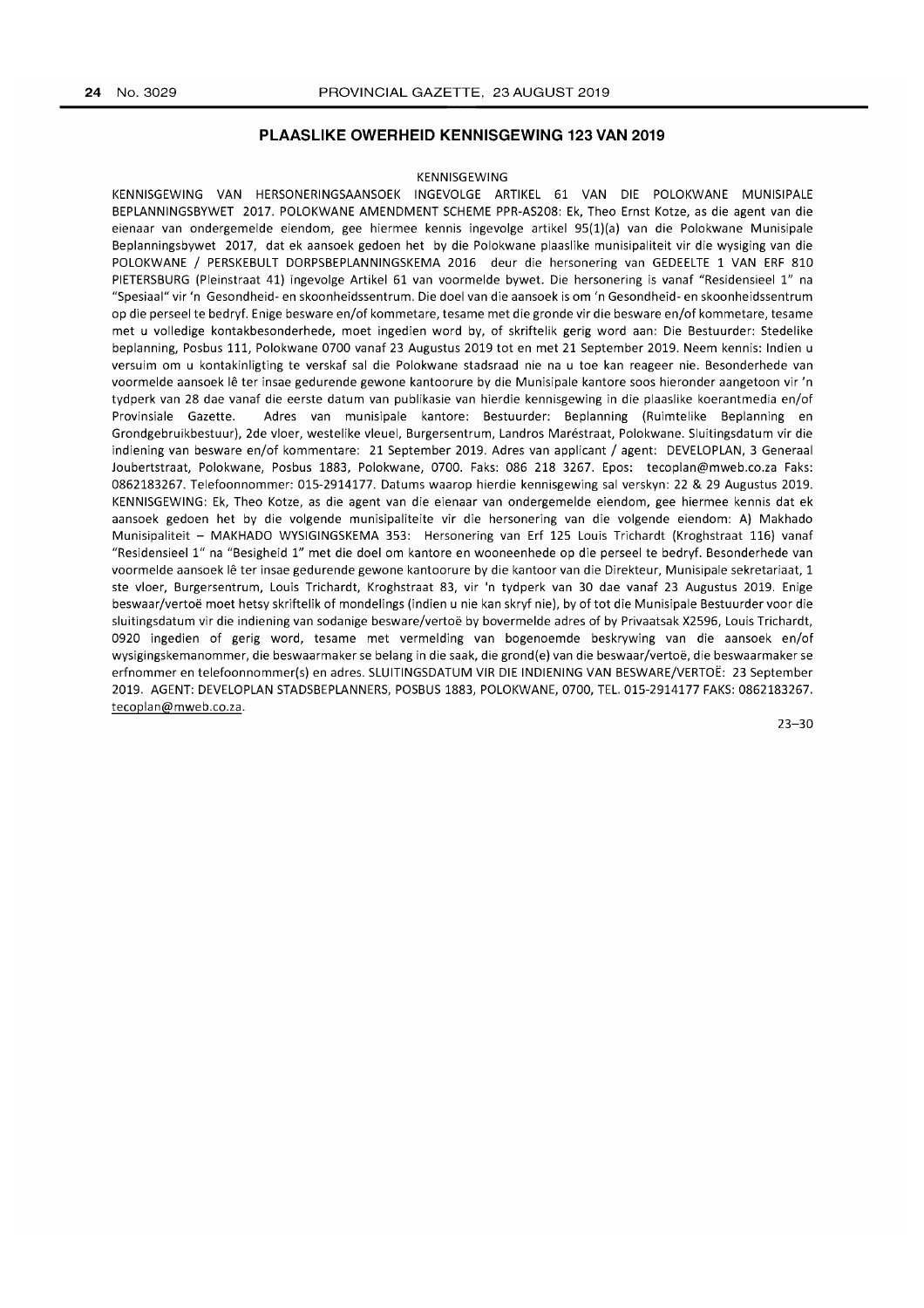### **LOCAL AUTHORITY NOTICE 124 OF 2019**

# **MOGALAKWENA MUNICIPALITY**

# **NOTICE OF DETERMINATION OF PROPERTY RATES IN RESPECT OF FINANCIAL YEAR 1 JULY 2019 TO 30 JUNE 2020**

- 1. Notice is hereby given that in terms of section 14(2) of the Local Government: Municipal Property Rates Act, 2004(Act 6 of 2004)(MPRA) the Mogalakwena Municipal Council resolved on 28 May 2019 that the following property rates shall be levied on rateable property recorded in the valuation roll in respect of the above-mentioned financial year:
	- i) in terms of the provisions of the Local Government Municipal Property Rates Act, 2004 (Act 6 of 2004) and also read with the provisions of section 24 of the Local Government: Municipal Finance Management Act, 2003 (Act 56 of 2003), a property rate for the financial year 2019/20 of **0,010260c (residential) (1 July 2018 - 0,011401c) and 0,020716c (1 July 2018 - 0,023018c) (business, commercial, industrial and mining) and 0,002565c (1 July 2018 - 0,002850c) (agriculture, state owned property excluding residential, public service infrastructure, public benefit organization property)** in the Rand on the market value of property be levied with effect from 1 July 2019;
	- ii) in terms of the provisions of section  $12(1-3)$  and section  $26(1-3)$  of the Local Government: Municipal Property Rates Act, 2004 (Act 6 of 2004), the property rate levied in terms of paragraph (i) supra shall become due on 1 July 2019 and be payable in 12 equal instalments by the owners of the rated property within the jurisdiction of the Mogalakwena Municipality on the following fixed days:
		- a) the first installment on 31 July 2019; and
		- b) further installments on the last day of each succeeding month, the final installment becoming payable on 30 June 2020
	- iii) in terms of section 15 of the Local Government Municipal Property Rates Act, 2004 (Act 6 of 2004),

Residential properties

- R15 000,00 of the market value of a property assigned in the valuation roll or supplementary valuation roll be granted to residential properties as stated on section 15(h)
- A rebate of **40%** be granted on the general rate for residential properties, subject thereto:
	- that the residential property has been developed by way of a habitable house;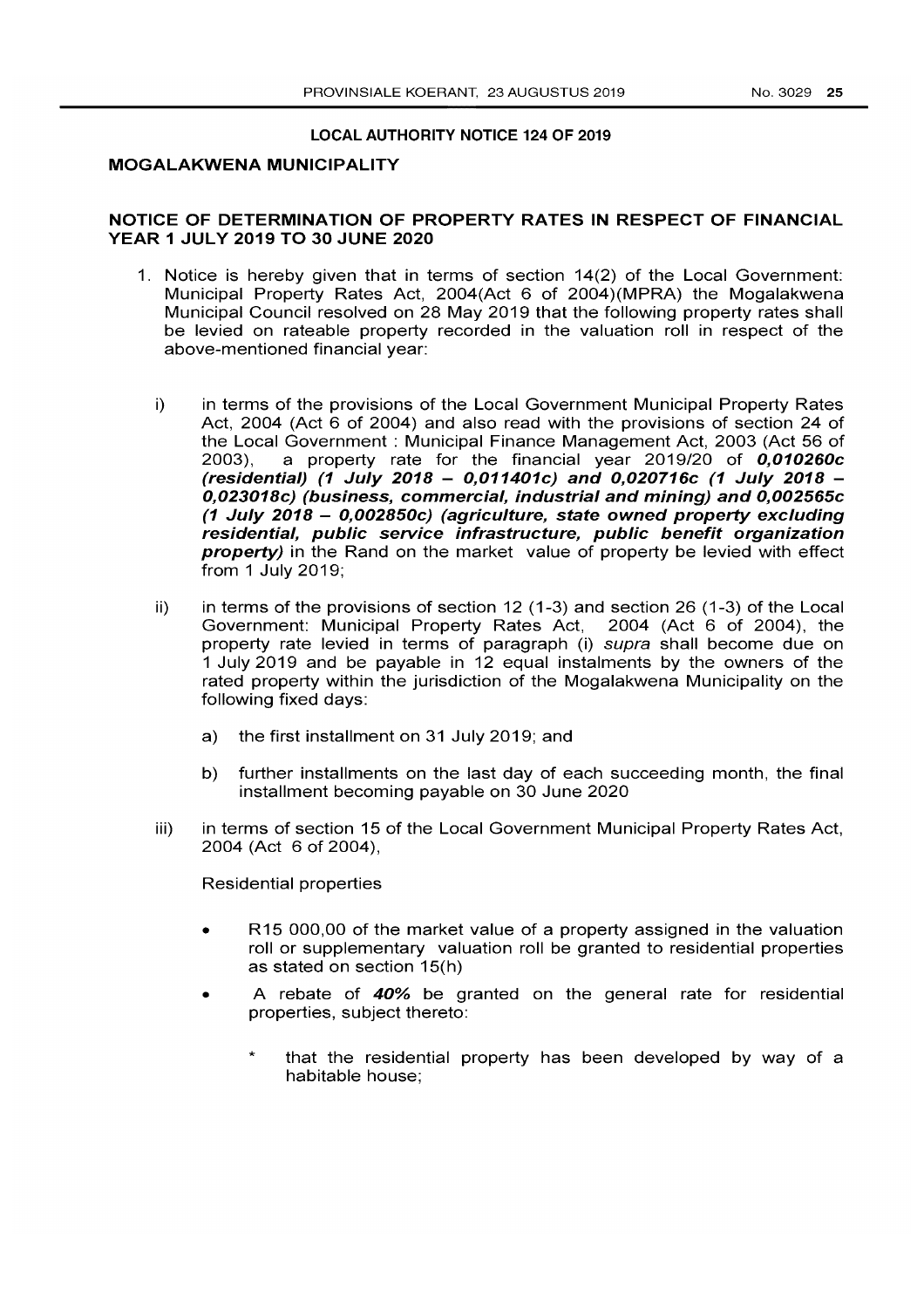- \* that the property is used for only residential purposes, and
- \* that any alternative use permitted by way of a consent use granted by the Municipality in terms of its town planning scheme, shall not exceed 10% (ten percent) of the area of the house.
- iv) In terms of section 17 of the Local Government: Municipal Property Rates Act, 2004 (Act 6 of 2004), a rebate of 30% be granted on the market value of

public service infrastructure

### v) **Impermissible rates**

Exemption is granted from the payment of rates in respect of the following:

- (a) any rateable property registered in the name of a welfare organization registered in terms of the National Welfare Act, 1978 (Act 100 of 1978);
- (b) any hospital, health clinic or institution for mentally ill persons that is operated not with the intention to make profit and is registered for tax exemptions in terms of the Income Tax Act because of those activities,
- (c) any rateable property registered in the name of a public benefit organization that carries out specified public benefit activities and is registered for tax exemptions in terms of the Income Tax Act because of those activities.
- (d) any museum, art gallery, library or botanical garden that is registered in the name of a private person and that is open to the public, whether admission is charged or not;
- (e) any national monument, including any ancillary business activity conducted at a national monument;
- (f) any rateable property registered in the name of a trustee or trustees or any organisation that is being maintained for the welfare of war veterans as defined in section 1 of the Social Aid Act (House of Assembly), 1989 (Act 37 of 1989), and their families;
- (g) any sports grounds used for the purposes of amateur sport or any social activity connected with such sport;
- (h) any rateable property registered in the name of the Boy Scouts, Girl Guides, Sea Scouts, Voortrekkers or any organisation that is, in the opinion of the Municipality, similar thereto or any rateable property let by the Municipality to any such organisation;
- (i) any rateable property registered in the name of a declared institution as defined in section 1 of the Cultural Institutions Act, 1969 (Act 29 of 1969;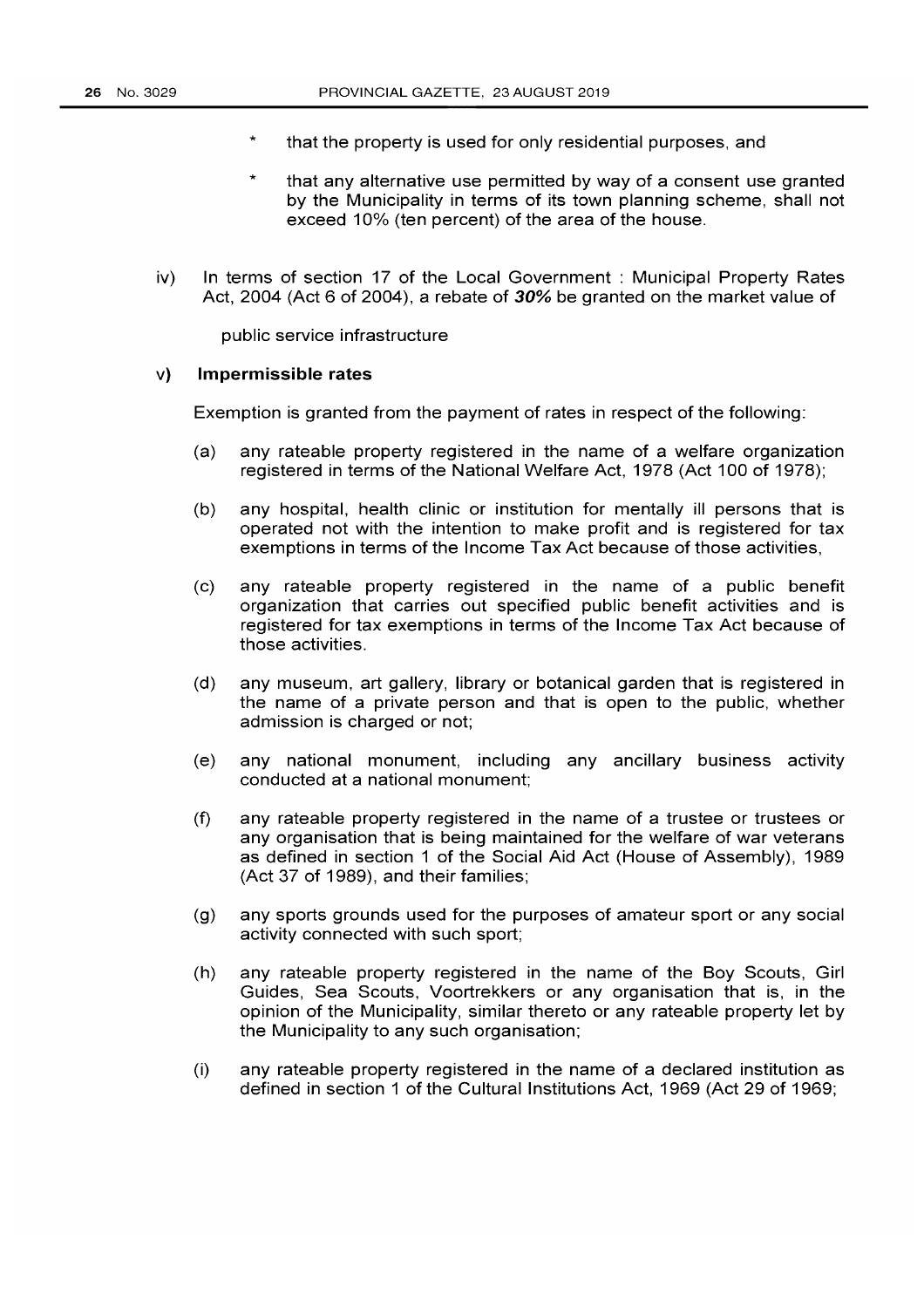- (j) on the first R15 000,00 of the market value of any residential property, whether the property is improved or unimproved, and non-urban property on which the owner resides.
- (k) Any person who is the owner of a residential property and who
	- (i) has reached the age of 65 years or more during the financial year; or
	- (ii) is physically or mentally disabled and can prove that he/she receives a social pension; or
	- (iii) is certified by a district medical officer or district medical officers, as the case may be, as being physically or mentally handicapped,

Subject to the following conditions:

- (aa) the joint income of that person and his/her spouse, if any, for the year ended 30 June 2019 may not exceed R 71 460 (seventy one thousand four hundred and sixty rand) per year or such higher amount as may be determined in the Municipality's budget;
	- (bb) the rateable property in question may be occupied only by that person and his/her spouse, if any, and by dependants of that person who have no income, or by other people due to circumstances that, in the opinion of the municipality's Chief Financial Officer, are specific to that person;
	- (cc) there may not be more than one dwelling unit on the rateable property in question;
	- (dd) the application for exemption from rates for the financial year must be received prior to 30 September of that financial year on a form made available for this purpose by the Municipality's Chief Financial Officer and the information provided in the application must be substantiated by an affidavit by the applicant; the applicant must submit proof of his/her age and identity.
	- ee) no exemptions and rebates may be granted on the following categories of property:
		- i) Business and Commercial
		- ii) Industrial
		- iii) Illegal use
		- iv) Vacant land irrespective of zoning, except agricultural property and unoccupied municipal property
		- v) State owned property (excluding government residential properties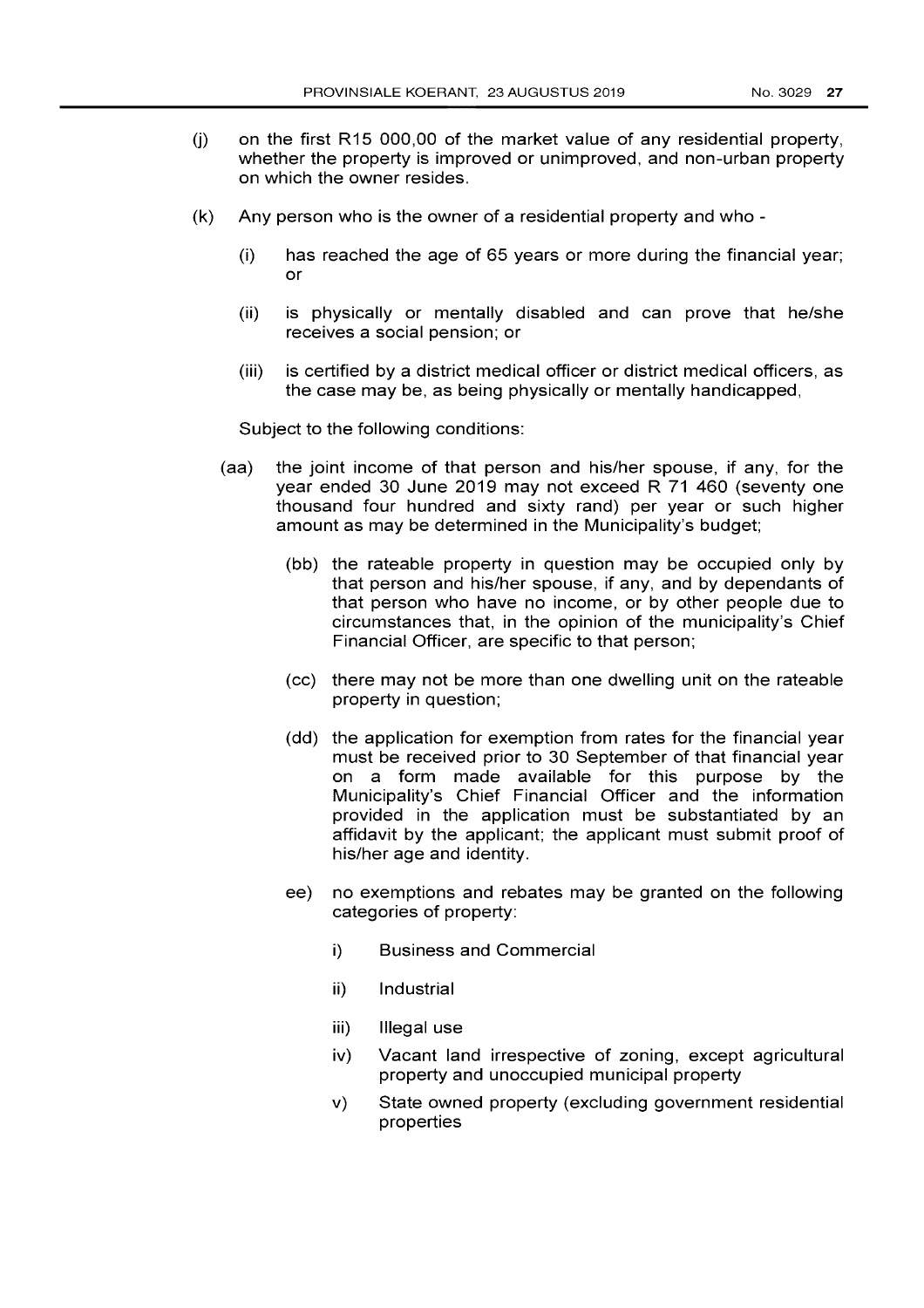- I) a rebate be granted to registered indigents based on the property value being R100 000,00, this includes the R15 000,00 impermissible rate.
- m) interest on all amounts in arrears be charged at the rate determined from time to time in terms of the provisions of the Prescribed Rate of Interest Act, 1975 (Act 54 of 1975) or any other relevant Act.
- 2. The above determination comes into operation on 1 July 2019.
- 3. This notice shall be displayed on the notice boards at the civic centre as well as all SDA offices and the libraries in Mokopane and Mahwelereng of Mogalakwena Municipality as from 23 August 2019 for a period of 30 days.
- 4. The resolution is available at the civic centre of the municipality for public inspection during office hours and on the municipal website www.mogalakwena.gov.za.

**BS GUNQISA MUNICIPAL MANAGER** 

**Municipal offices 54 Retief Street/ P.O Box 34 MOKOPANE 0600** 

**NOTICE NUMBER: 89/2019 13 August 2019**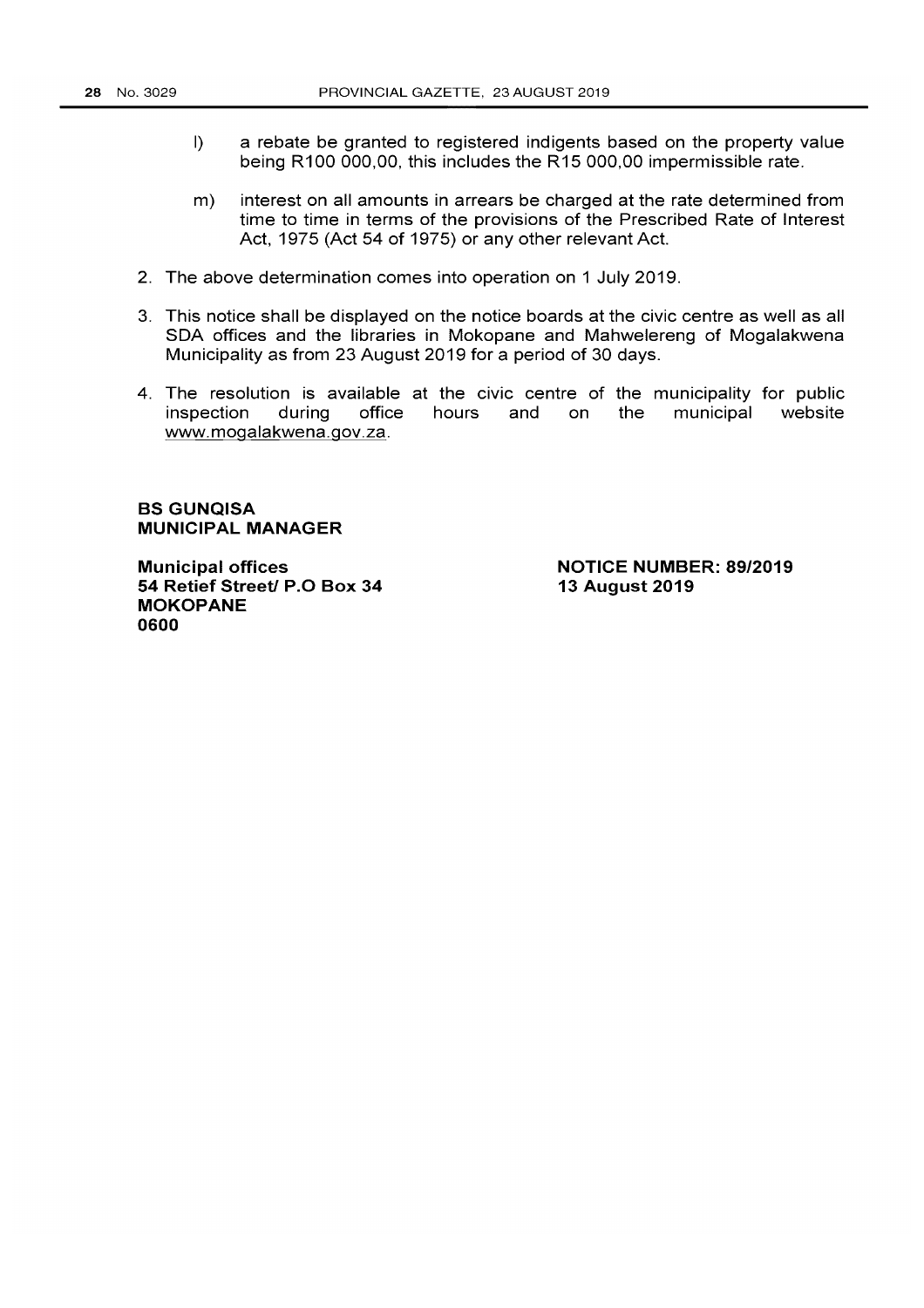## **LOCAL AUTHORITY NOTICE 125 OF 2019**

## **POLOKWANE/PERSKEBULT AMENDMENT SCHEME** 193.

I/we Aurecon South Africa (Pty) Ltd. and/or Sanri Rademeyer and/or Willem Gabriel Davel and/or Mari Romijn, being the applicant/agent of the owners of the Remaining Extent of Erf 913 Pietersburg township, hereby give notice in terms of Section 95(1) of the Polokwane Municipal Planning By-law, 2017, that I/we have applied to the Polokwane Municipality for the amendment of the Polokwane/Perskebult Town Planning Scheme, 2016 by die rezoning and special consent in terms of Section 61 of the mentioned By-law (supra) read together with provisions of the Spatial Planning and Land Use Management Act, 2013 (Act 16 of 2013), of the property described above, situated at 54A Hoog Street Polokwane, from "Residential 1" to "Special" for Medical Consulting Rooms with Annexure 82 which provides for the following further conditions: Coverage: 65%; FAR: 0,65 Height restriction: 2 storeys; Parking requirements: 3 parking spaces per 100m<sup>2</sup> GLFA. The intention is to develop medical consulting rooms. Objection(s) and/or comments, including the grounds for such objection(s) and/or comments with full contact details, without which the municipality cannot correspond with the person or body submitting the objection(s) and/or comments, shall be lodged with, or made in writing to: The Manager City Planning and Property Management, PO Box 111, Polokwane, 0700, from 23 Augustus 2019 until 20 September 2019. Full particulars of the application and plans (if any) may be inspected during normal office hours at the Municipal Offices as set out below, for a period of 28 days from the date of first publication of the notice in the Provincial Gazette. Address of Municipal Offices: Second Floor, West wing, Civic Centre, Polokwane. Closing date for any objections and/or comments: 20 September 2019. Address of applicant: PO Box 3519 Polokwane 0700 or 8 Watermelon Street, Platinum Park, Polokwane. Tel. no. (015) 287 3800. Dates of notices in the Provincial Gazette: 23 and 30 August 2019.

23-30

## **PLAASLIKE OWERHEID KENNISGEWING 125 VAN 2019**

#### **POLOKWANE/PERSKEBULT WYSIGINGSKEMA 193.**

Ek/ons Aurecon Suid-Afrika (Edms) Bpk. en/of Sanri Rademeyer en/of Willem Gabriel Davel en/of Mari Romijn, synde die applikantlagent van die eienaar van die Resterende Gedeelte van Erf 913 Pietersburg dorpsgebied, gee hiermee ingevolge Artikel 95(1) van die Polokwane Munisipale Beplanningsverordeninge, 2017, kennis dat ek/ons by die Polokwane Munisipaliteit aansoek gedoen het om die wysiging van die Polokwane/Perskebult Dorpsbeplanningskema, 2016, deur die hersonering in terme van Artikel 61 van genoemde Verordeninge (supra) saamgelees met bepalings van die Wet op Ruimtelike Beplanning en Grondgebuikbestuur, (Wet 16 van 2013), van die eiendom gelee in Hoogstraat 54A Polokwane, vanaf "Residensieel 1" na "Spesiaal" vir Mediese Spreekkamers met Bylaag 82 wat vir die volgende verdere voorwaardes voorsiening maak: Dekking: 65%; VOV: 0,65; Hoogtebepeking: 2 verdiepings; Parkeervereistes: 3 Parkeerplekke per 100m<sup>2</sup> BVVO. Die doel is om mediese sprekkamers te ontwikkel. Besware en/of kommentaar, ingesluit die gronde vir sulke besware en/of kommentaar met volle kontakdetail waarsonder die Munisipalitiet nie met die person of liggaam wat die beswaar gemaak het of kommentaar gelewer het kan korrespondeer nie, moet skriftelik gerig word aan: Die Bestuurder Stadsbeplanning en Eiendomsbestuur, Posbus 111, Polokwane, 0700, vanaf 23 Augustus 2019 tot 20 September 2019. Volle besonderhede van die aansoek en planne (indien enige) mag gedurende gewone kantoorure by die Munisipale Kantore soos hieronder uiteengesit, vir 'n tydperk van 28 dae vanaf die datum van die eerste kennisgewing in die Provinsiale Koerant, geinspekteer word. Adres van Munisipale Kantore: Tweede Vloer, Wesvleuel, Burgersentrum, Polokwane. Sluitingsdatum vir enige besware en/of kommentaar: 20 September 2019. Adres van die applikant: Posbus 3519 Polokwane 0700 of Watermelonstraat 8, Platinum Park, Polokwane. Tel. nr. (015) 287 3800; Datums van kennisgewings in die Provinsiale Koerant: 23 en 30 Augustus 2019.